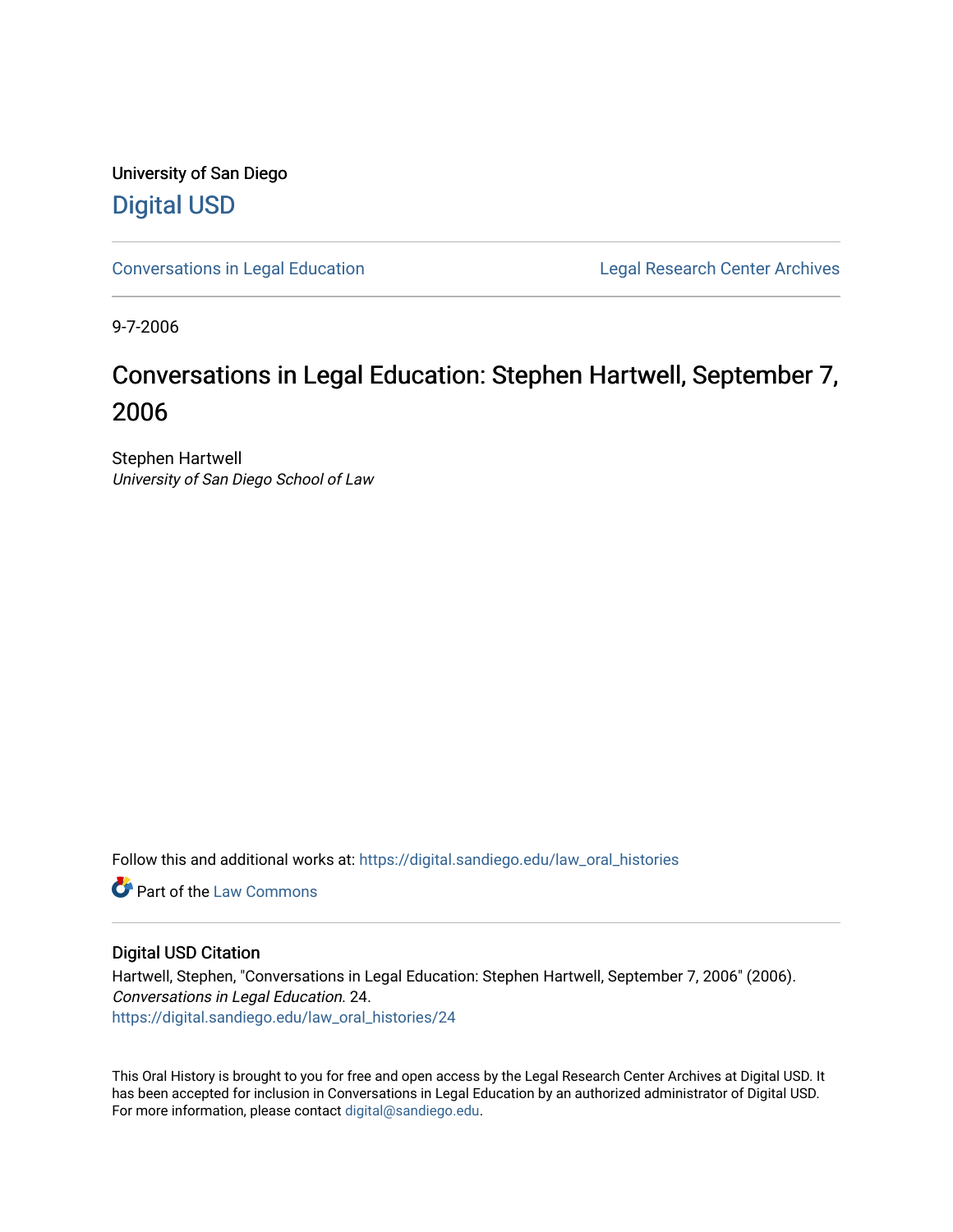## CONVERSATIONS IN LEGAL EDUCATION:

ORAL HISTORIES OF THE FIRST HALF-CENTURY OF THE UNIVERSITY OF SAN DIEGO SCHOOL OF LAW

Narrator: Professor Stephen Hartwell Interviewer: Ruth Levor Recorder: Ruth Levor Date: September 7, 2006 Accession No.: OH-LRC-Hartwell-2A TAPE 2A: SIDE A

RL: This is an interview with Professor Stephen Hartwell for the project Conversations in Legal Education Oral Histories of the first half century of the University of San Diego School of Law. The interview is being conducted by Ruth Levor at the University of San Diego School of Law Legal Research Center on September 7th 2006. This is the second session of this set of the interviews. Tapes and transcripts of this interview will be archived at the University of San Diego's Copley Library.

RL: Welcome again.

SH: Thank you.

f

RL: During our last interview you talked about telling all of your students that you have a condition known as prosopagnosia and you described that a little bit and how it affects your face recognition of faces and I have to admit that because my daughter is a PhD cognitive scientist I shared that information with her and she asked me many questions that I didn't know to ask you about that condition. And you've agreed to answer some of those for us as well. So, let me ask first and foremost how and when you found out about the prosopagnosia?

SH: I'm not sure. I think as a condition probably not later than when I was in college and be in high school. In terms of its symptoms when I look back in time as a name to a neurological condition much more recent. I think about 8 or 9 years ago. I realized it had a name and there's websites and the dictionary. And it's a neurological condition and that it's more common in men then in women. And that's not uncommon and there are various levels of severity and that I'm in the moderate condition for a person that doesn't answer my question.

RL: And what was it that you became more aware of in high school or college?

SH: It is interesting that I can picture faces of kids in my grammar school today. So, I don't think I had it until I was like high school age. But with kids in college I don't have a recollection of what their faces look like. So, my guess is that, even though it's apparently genetically patterned in the genes, I think in my case it was triggered by something that happened early in adolescence. I don't know, maybe like 12 years of age or something like that.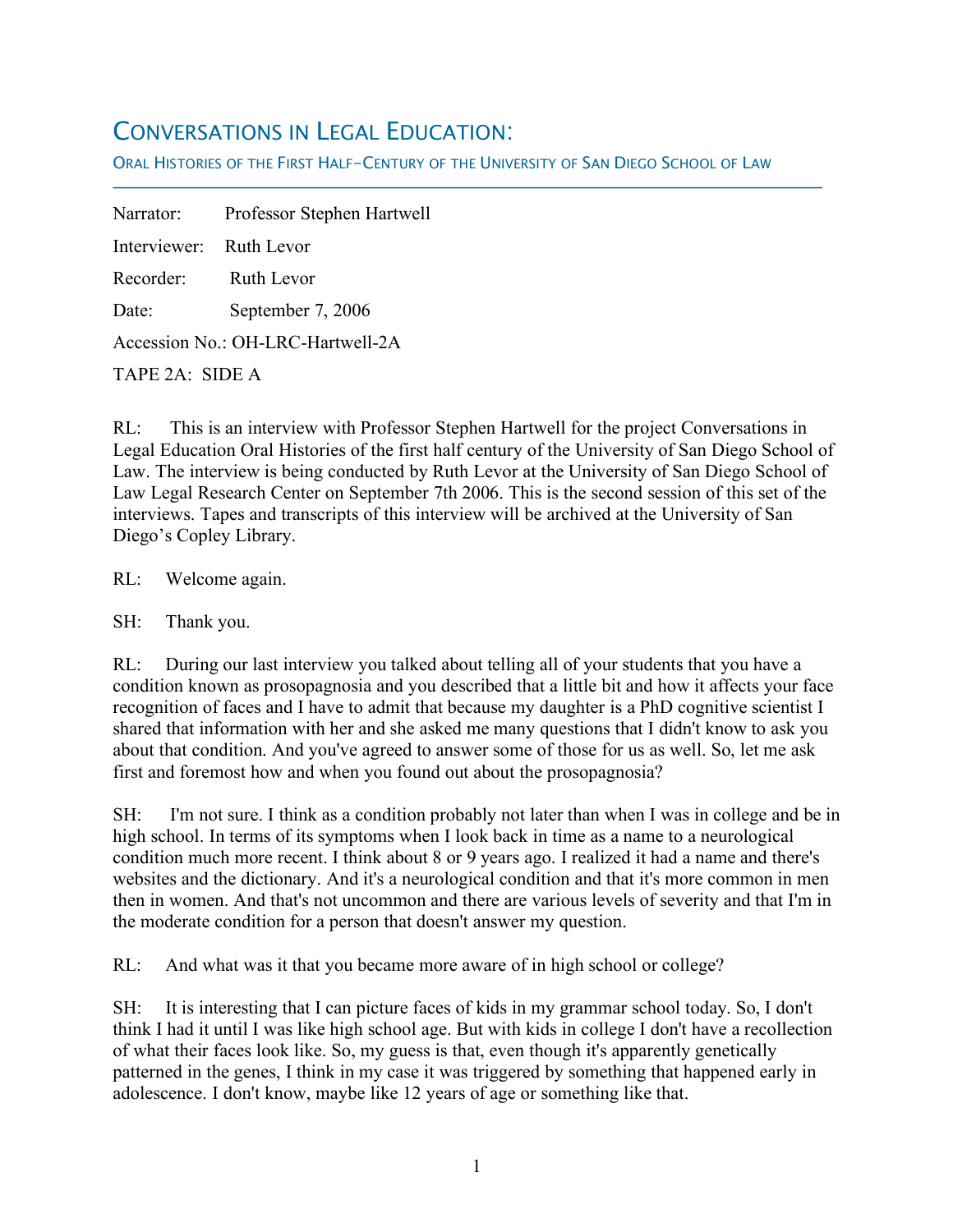RL: And you just became more aware of an inability to remember people?

SH: No. I don't remember faces. I look at somebody, I met somebody that I know I met two weeks ago and I don't recognize them. I mean it's not subtle. It's just the realization that you're different than other people when you realize that other people don't have that problem.

RL: Right.

SH: You take it as normal.

RL: So, do you know that you met them 2 weeks ago because of cues that they give you? they speak to you in a recognizing kind of way?

SH: Well if Ruth, if I had only just met you, I knew you were in here a week ago ,Thursday, if I had just met for the first time and then I came back today I would be more sure that I have the right person by being in this room with you. And, also, I know your height and your general body shape, and I would probably remember you had glasses. And I might remember some of the distinguishing features, you've got kind of shortest hair, that sort of things. But the face, it would have been guess work. It doesn't the, you don't, the face doesn't come to you like a gestalt like it must for most people. I remember faces, but like for you for example, if you were a student in my class, your eyebrows are kind of a V. I might remember you are the woman with the eyebrows in the sign of a V shape. Now, if there's another woman with V shape eyebrows, I might mistake her for you.

RL: You are sunk.

SH: Even though she doesn't look like you at all. I'm just remembering one item.

RL: And you came to this understanding or self-knowledge through your own experience more than from feedback from others?

SH: Entirely from my own knowledge. Nobody ever told me. You ought to remember my face because you just met me. You must have something wrong with you.

RL: So, you were subconsciously compensating all the time.

SH: Consciously compensating. Although I didn't know it had a name. I was aware of the fact that I was working overtime trying to remember who people were.

RL: Consciously. So how do you memorize the person and the name as a pair when you first meet them?

SH: I typically don't. So, when I see them a month later, I don't know who they are.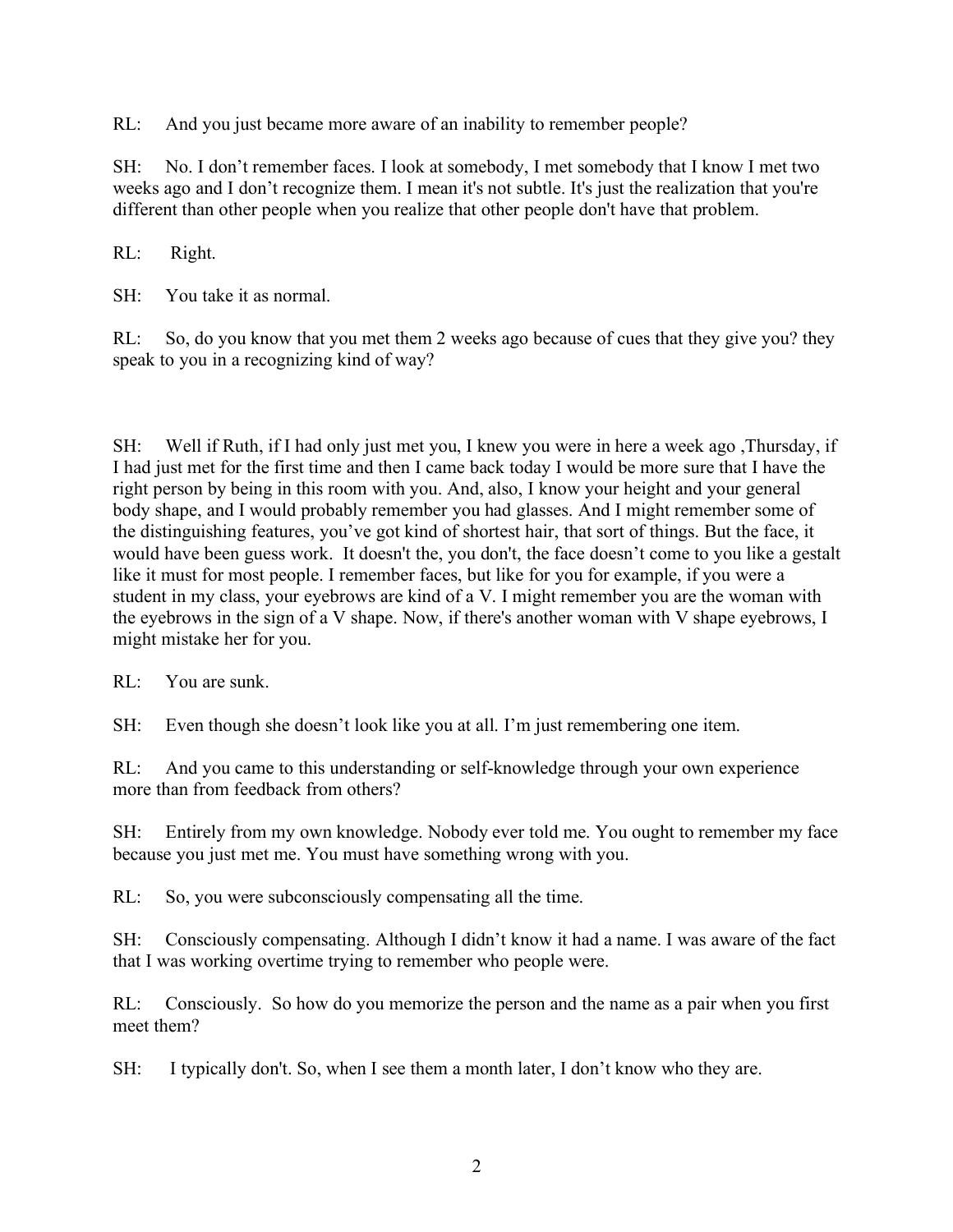RL: So, there's nothing, no technique that you use?

SH: I mean I could do that. But to try to do that and carry on a conversation, and not knowing whether it's worth the investment, because most people I meet once I'm not going to meet again. If it's somebody, if it's a student in class, I know I'm going to see him next week and that's worthy of investment of time and energy. But if it's somebody I met casually at a party or an occasion where I'm meeting 60 people, I don't have the time to do it. I don't have the energy to do it. And it's not worth the investment, so I figured that I'm not going to know him next time.

RL: But you do have a commitment to learning the names of the people in your class. That's what you discussed last time.

SH: Right.

RL: So, what do you do to learn that?

SH: I watch the tape. I watch the video and then I say Jodie is the one with the dark hair and she's got kind of a funny ear. And Frank's the one with a kind of a long nose and so and so forth. Then by the third to fourth week I've learned enough and I have a name attached to it and I know where they are sitting most of the time. I don't use a seating chart but people tend to sit in the same place. I have enough cues that I can be confident I know who they are. But I still mix up some people on occasion. I get students mixed up.

RL: So, you turn the video camera on the class?

SH: I have them come by one at a time. I video one at a time. They stand in line. I have them give their name and something about them. And then I hear their voice and that helps too. I can sometimes separate two people by voice. And I get to see how tall they are and those sorts of things. Because I remember that Frank is the tall guy. I don't have any trouble remembering height or weight, things like that. It's just that there is a Neuro program for faces. Just for faces. And that's the one that doesn't work very well.

RL: Do you have trouble reading people's emotional...

SH: Well that's a very peculiar...

RL: Facial messages?

SH: I don't know whether it's a compensation or not, but I think I'm better than average at it. I think partly because I'm interested. But I floor students. I'll give you an example, a student was talking about his style for negotiating. And that he is a share or Cooperative type. And I saw him, he sits about 20 feet away, and I saw him swallow. And I said you have strong feelings about that. And he said yes, I do. I said this isn't just the way you negotiate, it's a commitment for you in your way of life. He said yes, it is. He said something like how did you know that? I said I saw you swallow.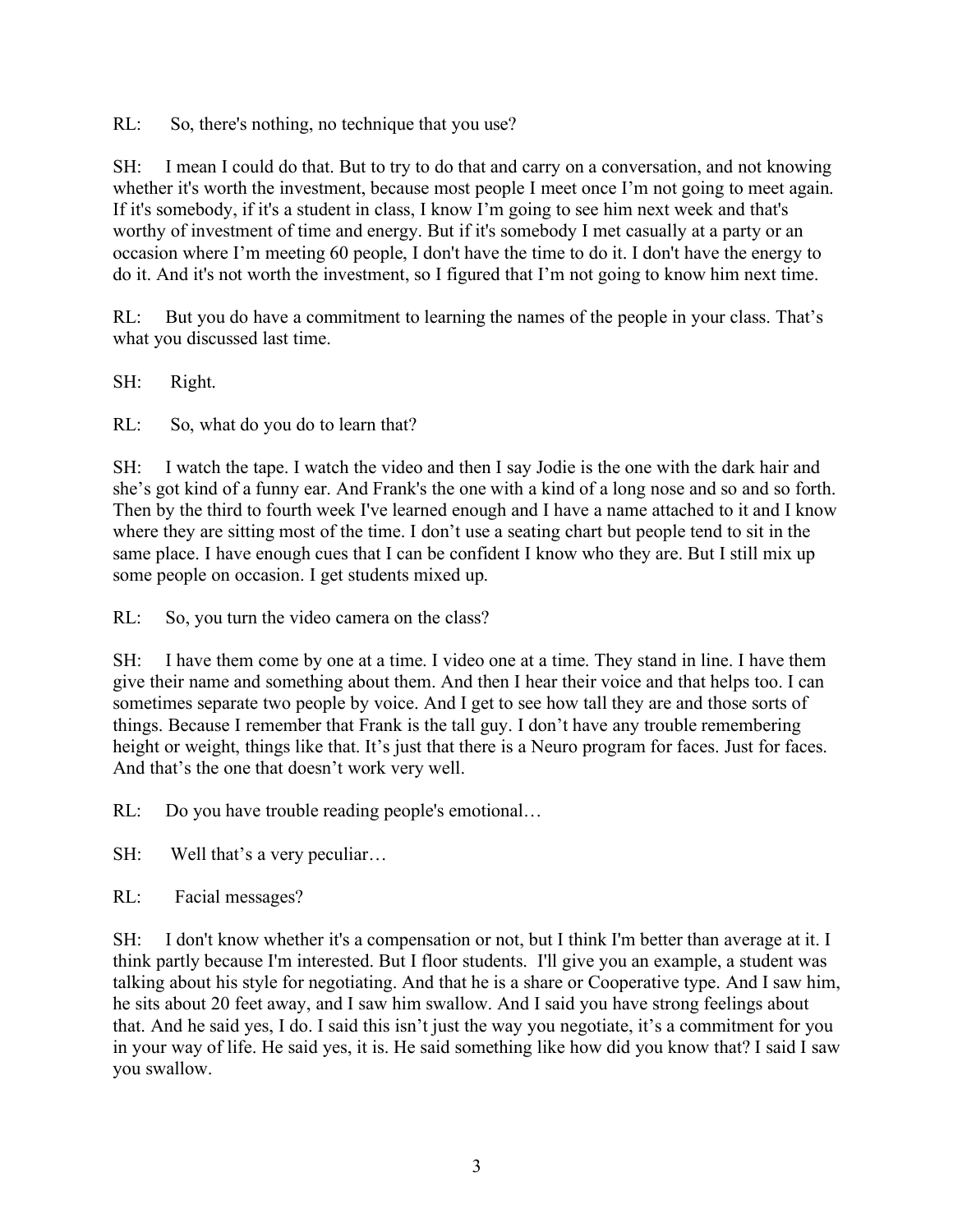RL: Which arguably is exterior to the face.

SH: It is exterior to the face. That's a very interesting point. It probably is.

RL: Interesting.

SH: I have a good friend who is a Neuropsychologist, I guess would be her title. She's got two degrees. One in Clinical psychology and one in Neuroscience from UCSD. And she noticed before she knew about my prosopagnosia, she said that I don't track faces like other people. That she said I have a different pattern. I don't know what that pattern is but I'm not doing what most people do because my brain doesn't do that for me.

RL: Interesting. That's interesting because so many people don't make eye contact at all. So, I'm not sure what she's talking about but I'm sure she knows what she is talking about.

SH: I think what I tend to do is look off and then to stare. That's what it is. I don't think I go around the face but that is my guess. I don't know what other people do. I don't watch them.

RL: Right. Do you have trouble making any other kinds of discrimination besides faces?

SH: Well that's interesting. I'm very good, I'm off the charts on like abstract pattern recognition, remembering abstract patterns. I'm part of UCSD study about that sort of stuff and I get the highest scores the woman says that she's ever seen. And but when I go with friends like for flower shows they all look kind of alike to me. I get, I like the color but they're looking at this and looking at that and I got no interest in it. And I think it's because I'm not picking up the details. And I'm unbelievably clutzy at trying to find something in the refrigerator. Get the milk. I'm looking. I can't find the milk, it's right in front of you, oh yeah, there it is. I don't know whether that's related to the prosopagnosia I mean it sounds like it. It's a cousin about the same but I have those sorts of problems but they don't interfere with my life. This one does.

RL: Right. Right. Who is this scientist at UCSD? The neuro scientist?

SH: I only know Lori, who is the person who does them. Does the testing. I think I can get the name for you. Something like Phyllo Tophyllo Falletti, Falletti. He's doing neuroscience testing. I'll get you the name.

RL: Okay. Great.

SH: Your daughter, she works at UCSD?

RL: She was at UC Irvine but she did take courses at UCSD. She did audit courses at UCSD.

SH: He does his work at the veteran's hospital but I know it's UCSD.

RL: She, you know through all her reading and conferences, she knows a lot of things. So, I knew she would ask me that question. Have you met other people who are prosopagnosia?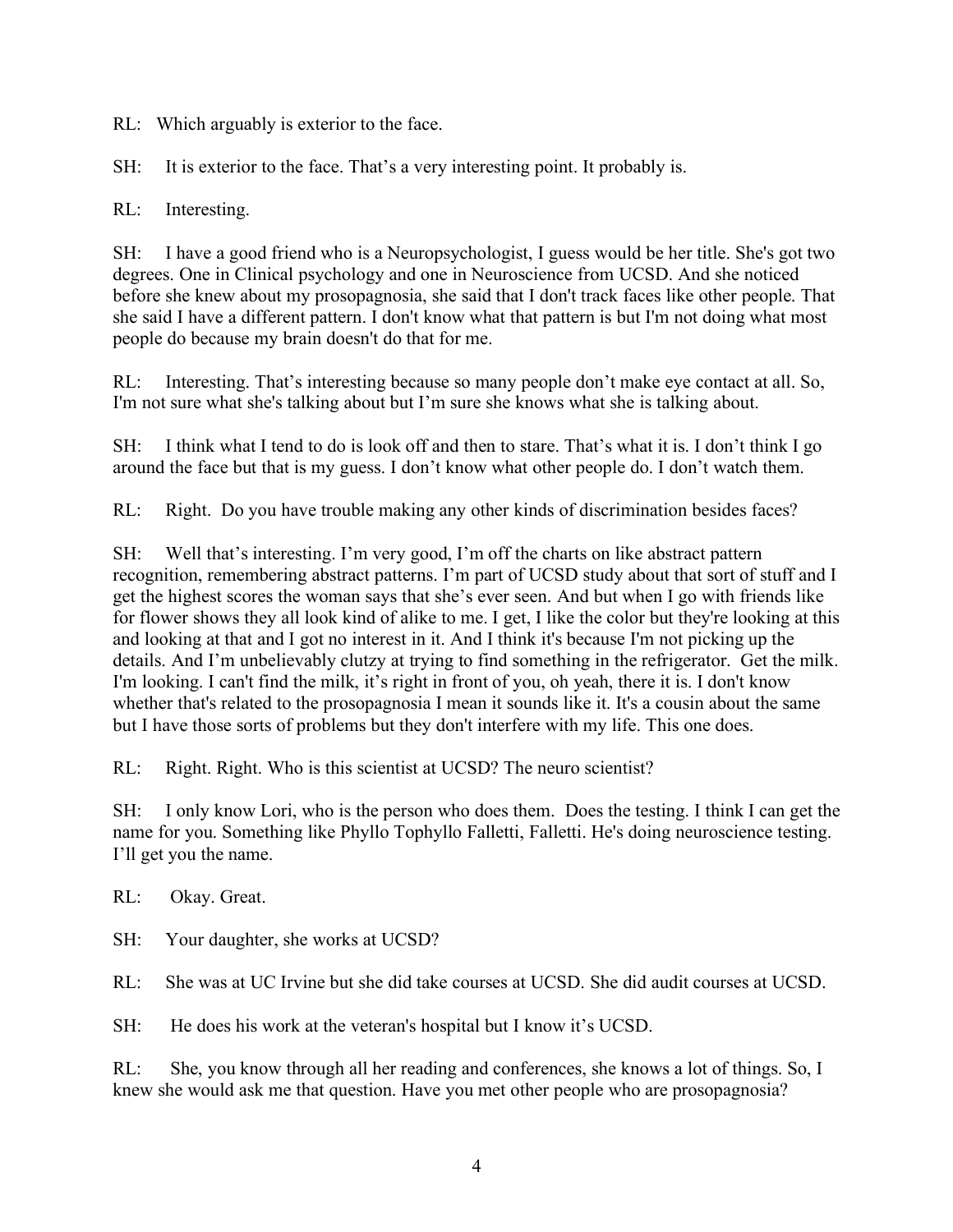SH: The most dramatic was a student who graduated two years ago and we used to joke together because she is ten times worse than me. She's a very good student. She came in second in one of the major moot court competitions. The one that Scalia judges.

RL: Okay.

SH: That one. She came in second place. Hartman is her name. Do you know her?

RL: No. But it is interesting that your names are similar.

SH: We have similar names. I think its Hartman. And she doesn't recognize a face from week, day to day, week to week like me. She cannot could not find her way from the Grace courtroom down to the coffee cart, coffee cart and back again.

 $RI:$  Wow.

SH: She had to go with somebody. She had to memorize cues to find rooms. Or ask directions over and over again. She could get her way home in the car but she had to know the route. She got off the route, she'd have to go back to where she lost it to start over. So, hers was much more generalized. It wasn't just faces, although she had the face problem, but hers was all kinds of mapping problems.

RL: My guess would be we didn't see her in the library. I would think a library would be pretty overwhelming for a person like that.

SH: In what sense?

RL: Well, everything is a finding tool. Everything is a symbol for finding information or an object, an object with information. Plus, the fact that the building itself is, can I would think be confusing because of the different levels.

SH: Right. I think that I was thinking the later but not the former. I think the former is more of an intellectual doing in your head.

RL: But you have to combine the two.

SH: The latter…

RL: When someone comes to me at the reference desk and I say it's up in the room overhead, that's the reading room, I'm assuming that a person can specially recognize...

SH: She would have that problem. She would have to have someone get her to the reading room. But she had a very good brain for organizing arguments. So, the interior space so to speak was intact but she was unable to translate that interior model in her mind to the exterior world.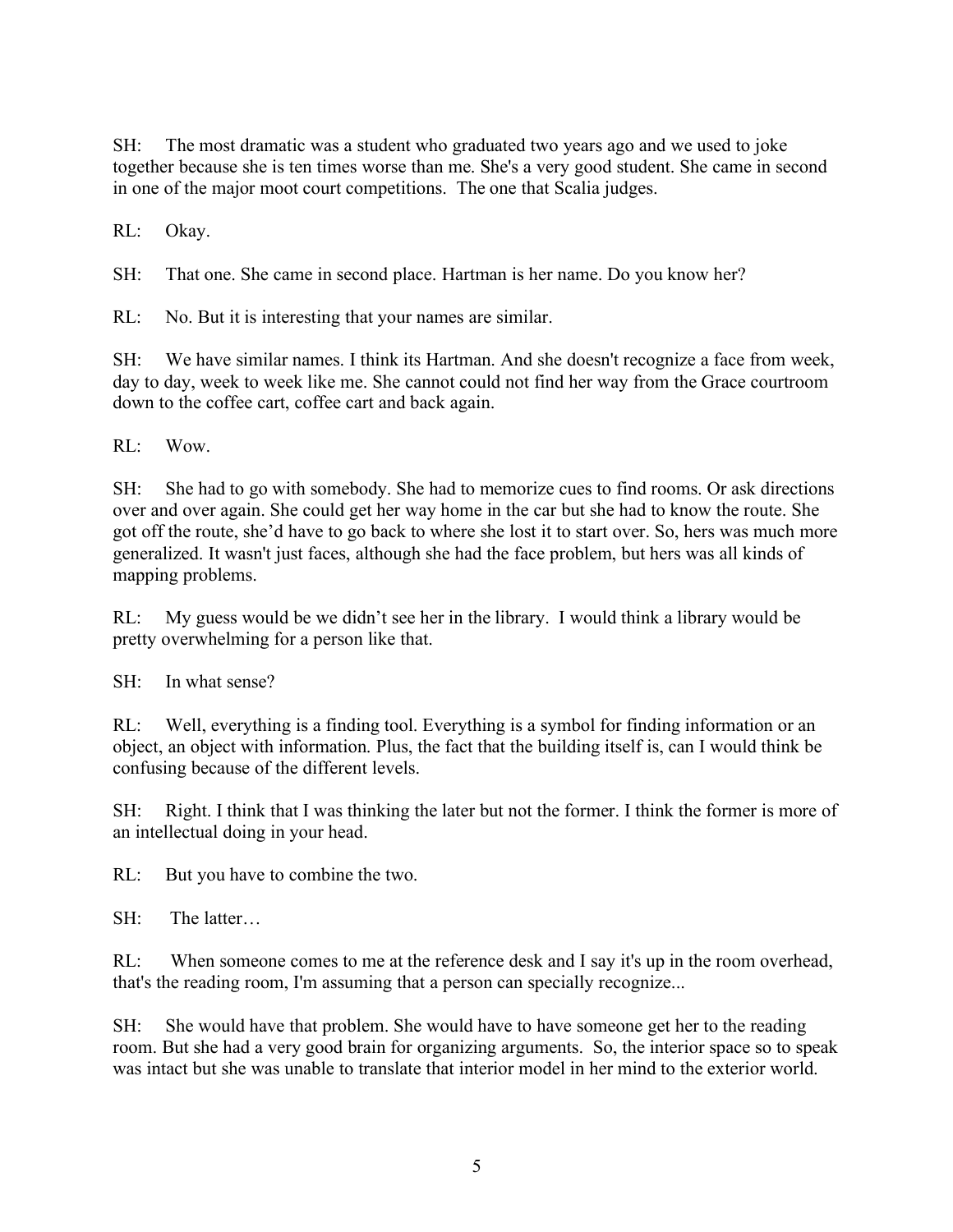RL: So, then what should the exterior world perhaps do differently to make wheelchair ramps for people with prosopagnosia?

SH: Well if it were, if it were socially okay to do so, for people who had this condition they could wear like a dot on their forehead so that anybody that could see them could recognize them and know to give you their name. Because I can't explain to every person that I meet that I don't remember them and it's nothing personal but it's a condition. So, please excuse me, but you have to tell me your name over again. I can't do that. I mean when you're going into a meeting with 40 people you can't do that. It's socially unacceptable. It's been said that the early hearing aids functioned not because they amplify the sound but when people saw a hearing aid they talked louder. So, what they need is a cue, like a hearing aid, for a prosopagnosia, (what's the adjective?), people so that other people know, and my students do that when they come to the office. And, I hate it when they say guess who I am.

RL: Oh dear. I normally when I see people that I don't see regularly say my name again. Every now and then someone, maybe someone a little older, gets a little annoyed and says I know who you are.

SH: In a creepy voice. Yeah, so I tell my students, if you meet me on the street just say I'm Sally from your Negotiations class. Then I don't have to go to my card catalog to figure out who you are.

RL: Now is it possibility that would happen between you and me, who have known each other for over 10 years?

SH: If I met you in an unexpected place. And if you were, like you're sitting on an airplane seat, and you got a blanket pulled up around yourself so all I see is your face and you were not on the flight to San Diego so I don't have any cues, all I've got your face. I would…

RL: So, in the shopping mall if either you or I were ever found in the shopping mall, I would say hi Steve it's Ruth and that might help.

SH: Exactly. Right. Well it would more than help. As soon as you said hi Steve, I would have a pretty good guess. The voice would help. And then the name. But it's conceivable if I knew three Ruth's that all looked a like, I mean it's conceivable but highly unlikely.

RL: Right. Right. That would be, well if you still looked puzzled, I'd know why. As far as you know does anyone else in your family have prosopagnosia?

SH: I have guessed that my father did, but I never knew to ask him. He was very shy and he was not unfriendly. But he had few, not very many friends, not wide acquaintances. And he would never go to a party or anything like that. He only hung out with people that he knew, like at work. Then when he retired playing Canasta with the Canasta group things like that. So, he was also more shy than I am. So, I think there's a possibility. My brother doesn't have it because I asked him. And my sister doesn't have it. And my children don't.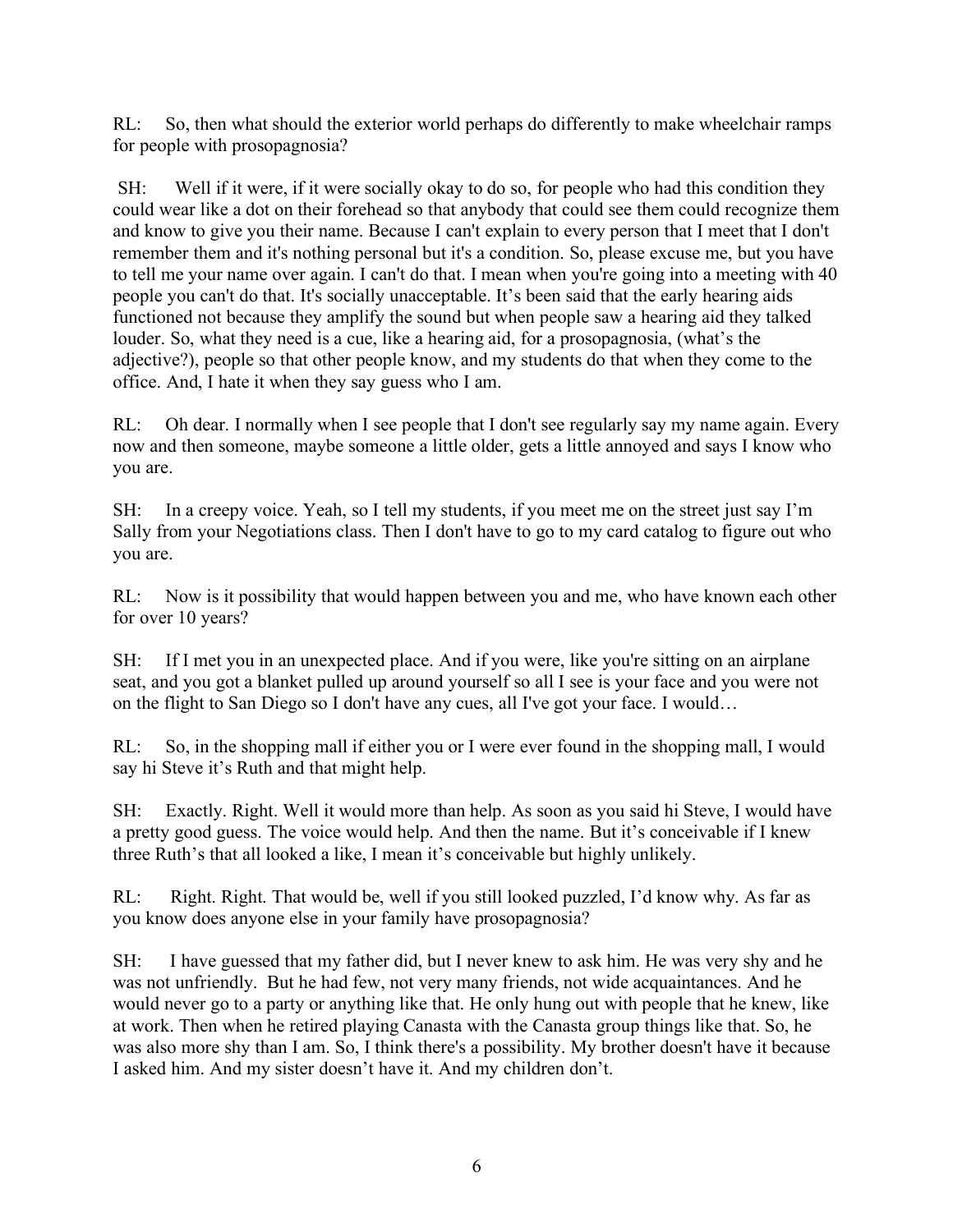RL: I think you kind of did this, but I'm going to ask this question anyway, how would you describe it to someone who's never heard of it? And I think you actually did that when you introduced the subject, but maybe there's something you want to add.

SH: Well, in class because I'm interested in developmental psychology and developmental stages I usually work that into whatever I'm teaching. At some point, I draw a happy face on the board. I draw it upside down. I said if you show this to an infant at birth, they will be upset if it's upside down, because the infant already has in their infant's mind a model of what a face is supposed to look like. The line that's the mouth is at the bottom not at the top. I said if I were an infant and they showed me this they would look the same to me. I often use this as a starting point.

RL: That's a good starting point. And have you read anything or do you know anything about any theories about the infant development in people that have this condition?

SH: No, I don't I… having said that about myself as an infant it's inconsistent with the fact that I remember faces from childhood.

RL: Yes.

SH: So, I don't know whether I saw the same kids in grammar school over and over and over again for six years so that I know their faces. Another thing, which your daughter may be interested in, and we mentioned in the hall after the taping last time, is that I'm at least as good as average recognizing faces in movies.

RL: Yes.

SH: Humphrey Bogart I saw and Jean Tourney, I think her name is Jean Tourney.

RL: Hmm, hmm.

SH: The actress back in the forties. I saw a little blip of a film and I said that's Jean Tourney. I haven't seen her face in years.

RL: Yes, and we kind of speculated about what the two-dimensional aspect of that.

SH: The two-dimensional aspect. I also can't go from pictures to people very well. I go from picture to picture okay. But we need to have face match for students and Facebook that does not help me very much. I have to have a video where there's some movement.

RL: I see.

SH: That I remember much better.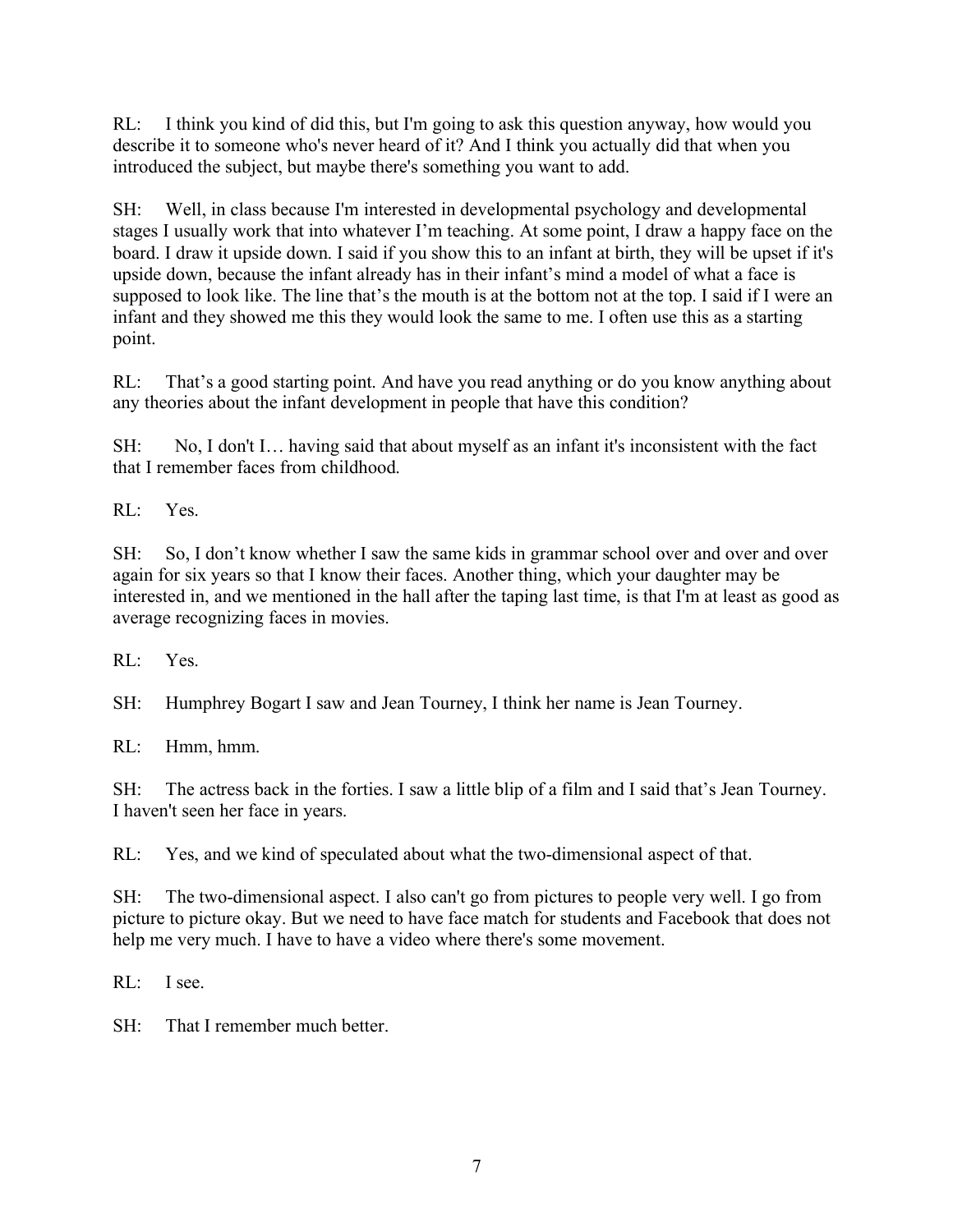RL: So, if there were a group picture of your family, well let's say someone not as familiar as your family, if there was a group picture of a group that you were at a conference with and I pointed to someone and said oh who is this? You may or may not…

SH: If I know him then I would recognize him. If it's a person that I would recognize face to face when I met them, I would recognize them in the picture. But I couldn't go from the picture and say that's him over there.

RL: I see. I see.

SH: The picture doesn't help me get to the real world. Picture to picture is okay. If I know somebody, I recognize your picture but a picture is not a cue for me. A learning cue to learn a face. Not a very good one. I tried doing that the first couple years of teaching. And it was miserable. I was always getting people mixed up. And there's certain kind of faces that all look alike to me. 5'10" blondish males that are kind of light. And they weigh like a 165 pounds so they're all the same height. They've all been for me cut out of the same cookie cutter for me because I have to find… I had two guys that sat next to each other. I couldn't keep them straight.

RL: Did you make them separate?

SH: No. I didn't do that but I told them I'm going to mix you two guys up.

RL: Well thank you for answering these questions. For being willing to answer these questions. Among many things I think that we learn from a conversation like this is that we never know what someone is dealing with at any given time.

SH: You never know what is going on. Also, I always mention this in class because other students may have that and not know it. And, virtually everybody has got some disability. Some learning disability and if they haven't recognized it then they have no opportunity to compensate for it. They have trouble conceptionalizing, or putting things in categories, get categories screwed up, or have dyslexia or they do something, get numbers backwards. I also have dyslexia. I get numbers backwards.

RL: Oh, do you?

SH: Yes. 1,2,3,4 I write as 1,3,2,4. That sort of stuff. It's interior numbers that I get backwards. Why in the world my brain is designed to get the one right and the four right but mix up the two, three. So, when I was in law school, I had a terrible time getting case citations.

RL: Wow, of course.

SH: I had to get them off of the person sitting next to me.

RL: Of course. If somebody dictated a case...

SH: 127 count out 3426, I beg your pardon.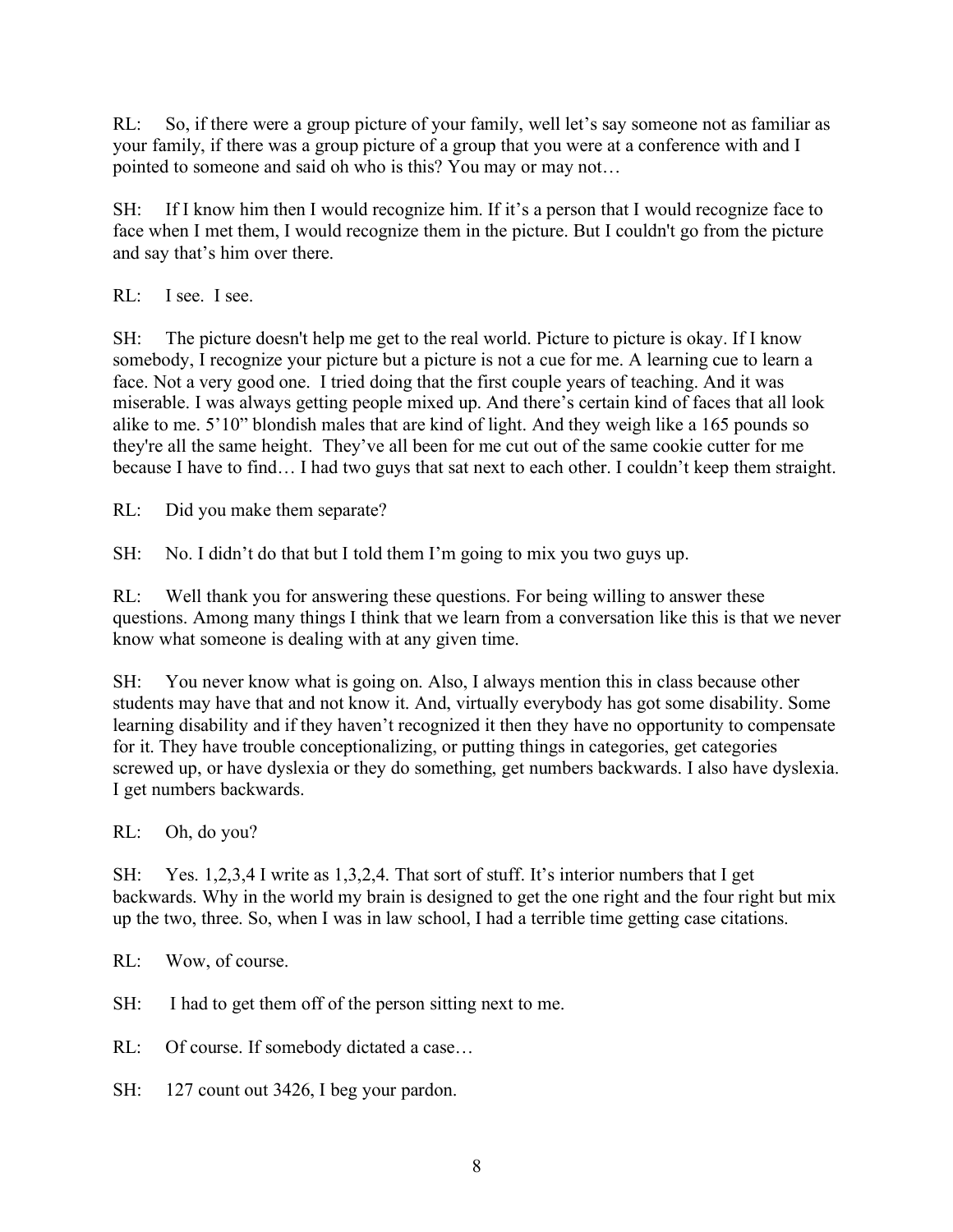RL: Well I don't know that that's a very useful ability anyway but when you don't have it. It shows.

SH: Well it doesn't bother me. Is not a factor in my life. Dyslexia.

RL: Now it probably is as I say because of empathy.

SH: Well I was talking about the number dyslexia.

RL: Well I just mean that anything like that that you have to make a little special effort for may boost up your empathy quotient.

SH: Oh, I see. For other people. Yeah, I think it does.

RL: Yeah, I think so. I think it might too. And I want to talk about that some more too and some of the research that you've done into various kinds of Ethics questions and things like that but we'll get to that later because I'm going to try and can now jump back to a bit of chronological order. We have been talking and I think we kind of wound up talking about your service in the Peace Corps., which was very fascinating. I still myself and I was talking to some people at lunch there are those of us that aspire to the goal of being like Miss Lillian Carter. Do you remember?

SH: Oh, yeah.

RL: Do you remember with the Peace Corps in her 80's?

SH: Went off to India, I think.

RL: She did. She went off to India and she found it a little uncomfortable in India. I do remember that. We agreed that there is hope for us if Miss Lillian could do that. Maybe after we discharge our familiar duties.

SH: Well, you've got your project. Your narration projects, plural.

RL: Well, that's true but there's no reason that couldn't be done in Kenya for example.

SH: But you better do it quick because those stories are getting lost.

RL: Yeah and I hope, I hope that there are people working on that. But after the Peace Corps then you worked for Legal Aid in San Diego and I think we talked a little bit about how you got to Legal Aid but maybe just do a quick review of coming to Legal Aid. How that happened. How you came to San Diego.

SH: Okay. We came back from Columbia in the Spring, June of 1970 and I wanted to do Legal Services work because it seems consistent with my politics and such. And but we didn't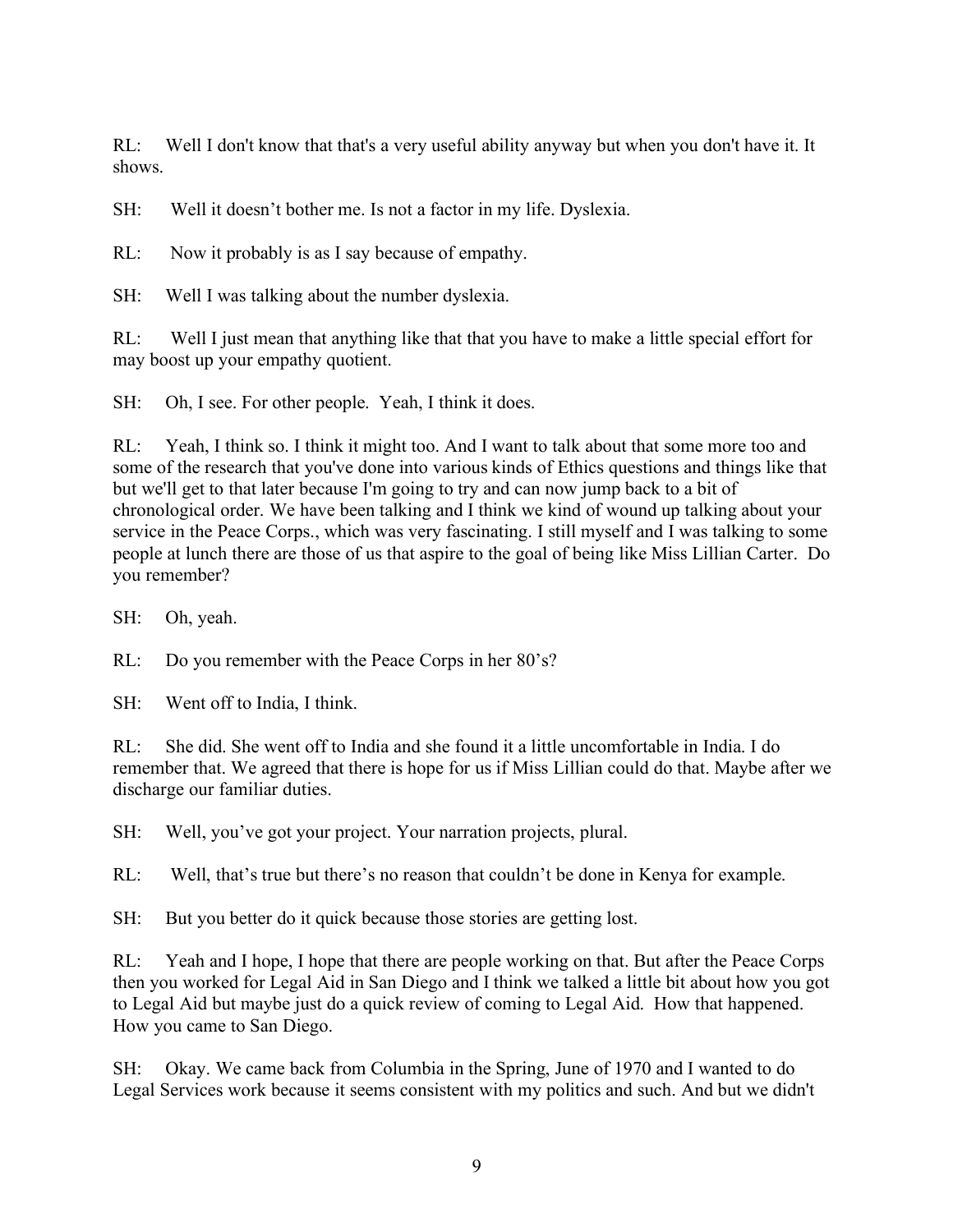want to go back to L.A. which is where I'd been raised. So, we interviewed in Bakersfield, Riverside, San Bernardino, and came down to beautiful San Diego. And found out that San Diego Legal Aid Society had just gotten a grant of something like a million dollars to expand from something like four attorneys to 15 attorneys and they were particularly interested in people who had commitment for social change and could speak some Spanish. So, I fit in perfectly so I was hired on the spot. How times have changed.

RL: How times have changed. Even for Legal Aid.

SH: Even for Legal Aid.

RL: Because I imagine that the funding is much more restricted now.

SH: I should think so and the number of attorneys seeking those responses are greater than ever.

RL: Yes, and we do our share with our Center for Public Interest Law in our clinics. In interesting people in Public Interest Law. And then in Legal Aid you talked about some of the work you had done. At one point did you have an administrative position?

SH: Yeah, I was director for a couple of years from 1970 I'm not sure, '73 or '75 something like that.

RL: Well here it says '72 to '81.

SH: That's my years working there.

RL: That's your years working there, I see. Right. So, how did that come about? I think that's when you told me that someone had…

SH: Phil Isaacs. I thought of his name.

RL: Okay.

SH: Isaacs with an s on the end.

RL: Who was past his prime.

SH: Well it was more tragic than that. He had had an automobile accident. He hit a drunk. It wasn't his fault and it just shattered Phil. And, he just, he came to work but he literally sat at his desk. He couldn't do anything. So, Michael Wise, you wrote his name down. Michael and I went down. We knew we had to talk to him but it was unplanned what we were going to do. I thought about this after we talked last week. And, so Phil asked us what should I do? And it dawned on me, you've got to go. That's what you've got to do. You have to leave.

 $RI:$  Here's the ball. Catch it.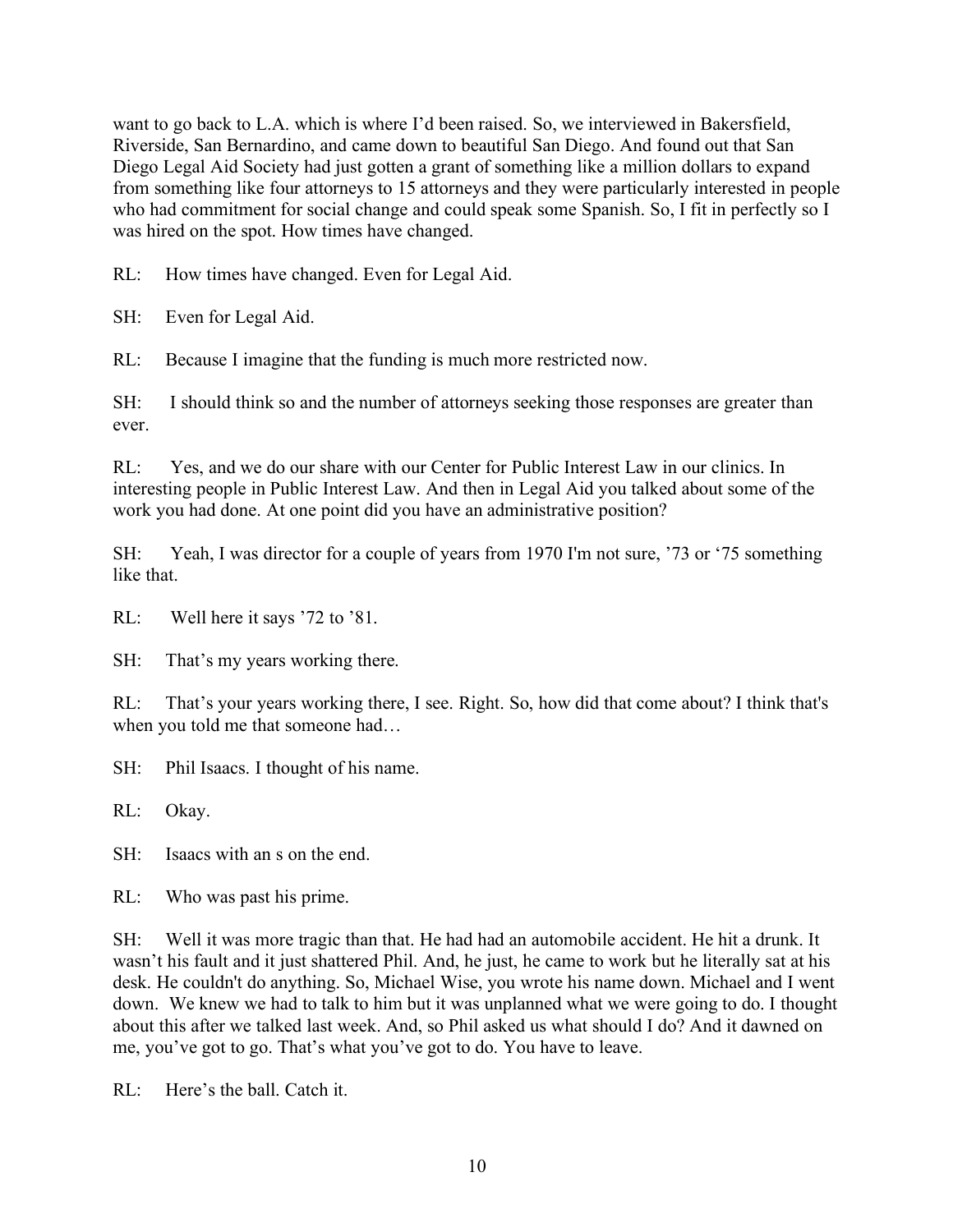SH: So, he said okay, I'll resign. And it was therapeutic for him to do that. He was suffering. He had to take a leave of absence. I don't know what happened to him then.

RL: That was going to be my next question.

SH: I never saw him again.

RL: But you moved into that position then.

SH: Yeah, I became sort of by informal acclamation. And Steven is using code marks up in the air.

RL: With his fingers.

SH: With his fingers. And then they had a meeting of the board out of about a month later. I was director for, I have to go back and check, about two years.

RL: Did that change your work a great deal a lot?

SH: A lot. I became an administrator for the staff of attorneys and staff people of about 35. And a budget of about a million and a half. I was head of one of them at that time one of the larger law firms in San Diego. Course, now days that would be a small firm. Some of the work I did really well. I was, I had very good organizational plans for how the work should be distributed. And I had a radical plan for salaries, did I tell you this? I don't think so.

RL: No.

SH: I suggested that we should all have a single base salary, whoever you were, whatever work you did and that you would get additions to that base. That would be based on factors that we'd all agree to. Everybody would have to agree to a base essentially and that would be by vote or something. So, if you came in you would earn \$10,000 a year. If you had a college degree you can get a \$2,000 boost. If you had a law degree you get three thousand. If you had passed the bar you get another two thousand. If you had X number of years of experience you had this. If you had a family and children and your spouse didn't work then you get another addon. It was open. If you had to drive further there could be compensation for that. If people wanted to do that. So, we met with that in mind. And the attorneys, it wasn't just the attorneys, but the attorneys who once thought it was a wonderful radical idea, when faced with the consequences killed it. So, it got off the ground but it didn't fly very far. That was my most radical idea. Most of my ideas were much more specific. We created the divorce mill. That was run by one attorney and we were turning out 100 divorces a month. We had three long tables. Files moved down from one end of the table to the other. We had side tables where they would go if they got off to one side. And we had a conduit off if we couldn't handle them because there were children involved or something like that. There had been a back log of divorces for people in San Diego because the funding that we had got prior to the Federal funding didn't permit us to do divorces. Can you imagine that? It got that divorce from the county when they let us do that. So, anyway that sort of stuff I did well. The part of it that was hard for me with prosopagnosia. I had to go to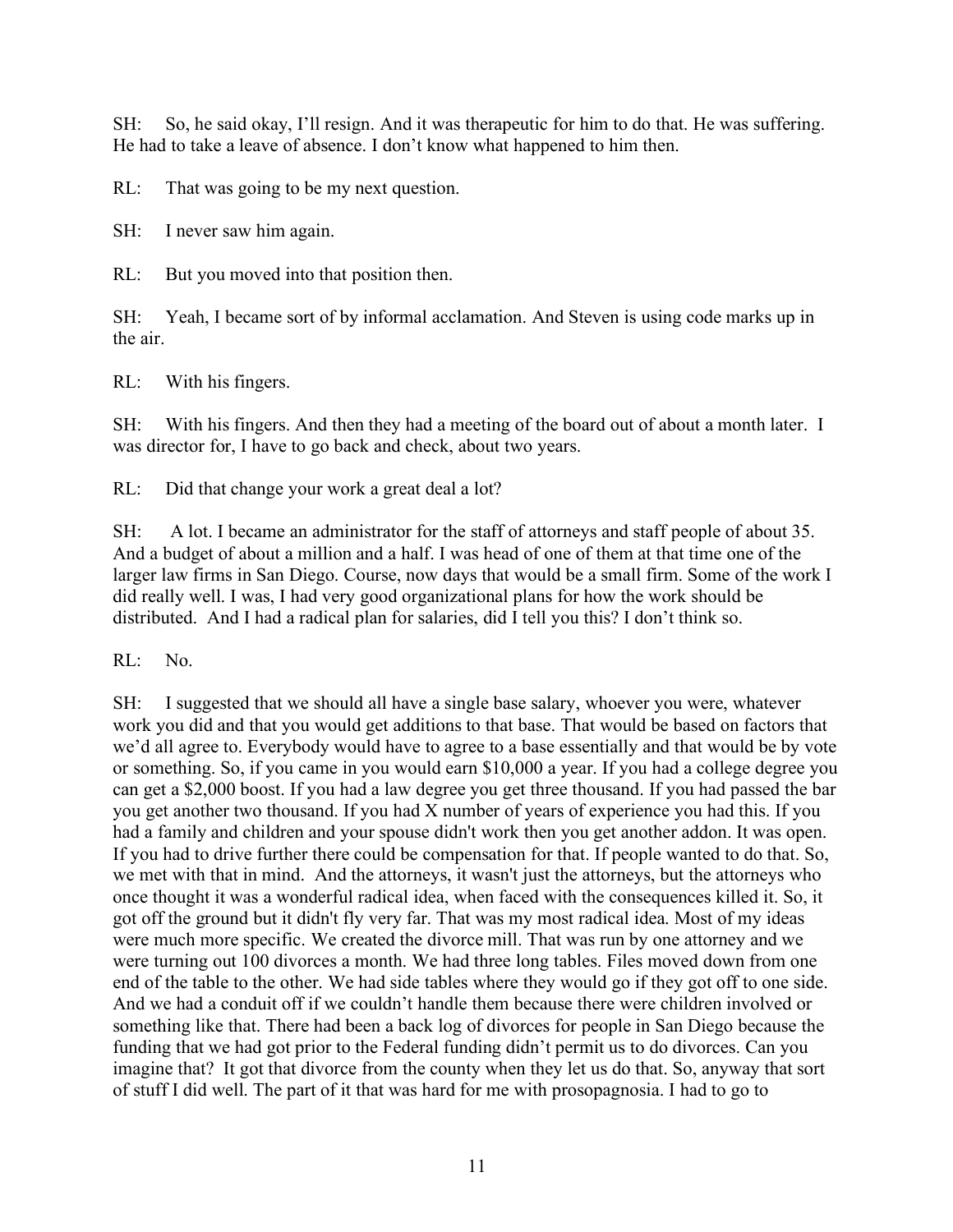meetings, I didn't know who people were. All that stuff started to haunt me. And I found out I was not cut out for administrative work. I'm the academic type. I'm the attorney type. I'm not an administrator. I think I told you this but I don't know if there is enough tape. I saw Jack Stanford. I don't think it's on the tape. I went to see a counselor who was a union trained minister. Jack was the head of the Episcopal Church at 6 then. Right of the park. 6<sup>th</sup> and Laurel. A lot of music. I don't know if you are familiar with it.

RL: Yes. I know the area.

SH: Anyway, Jack had been, I guess he was called the rector or whatever the priests there are called. I'm not particularly religious.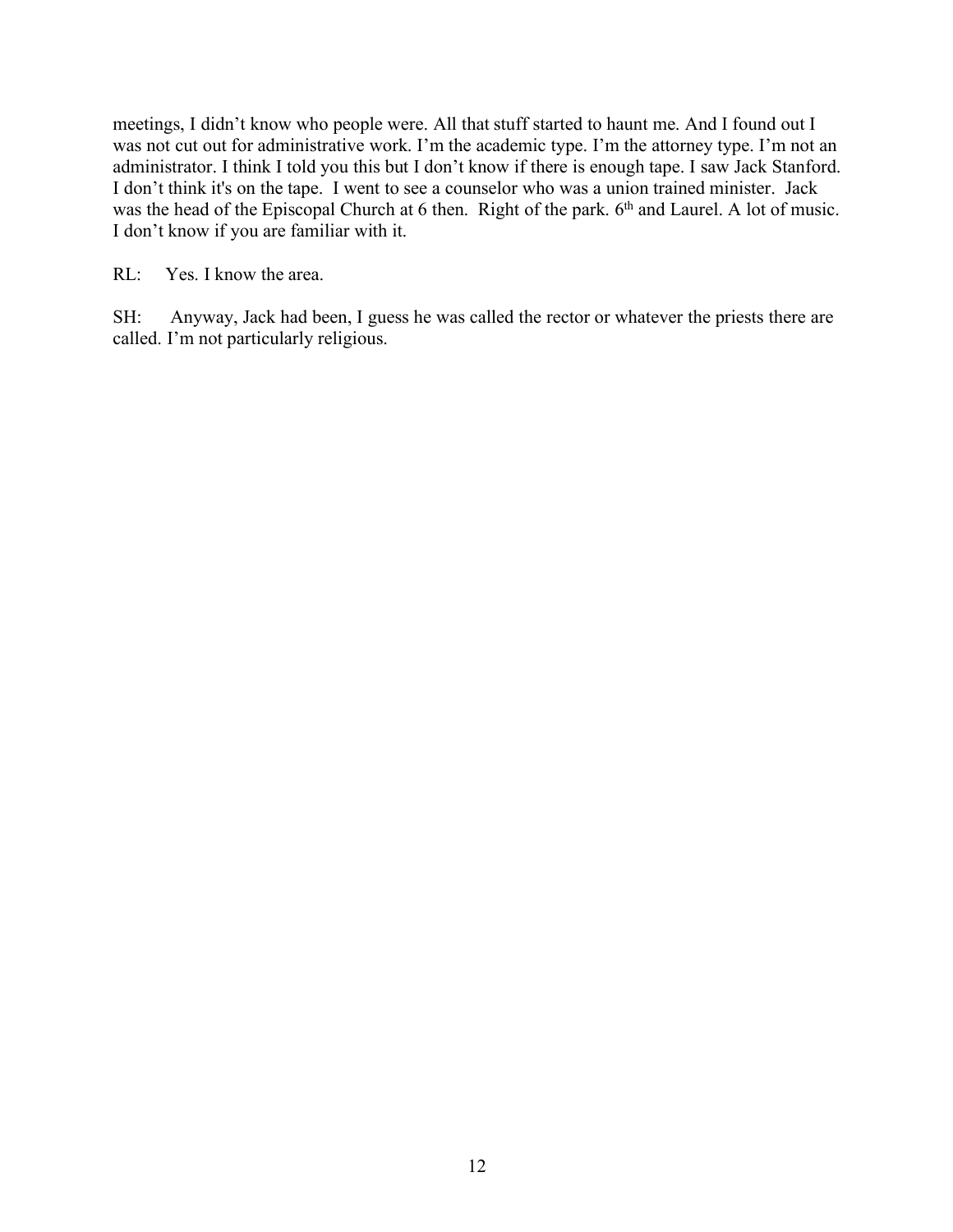## CONVERSATIONS IN LEGAL EDUCATION:

ORAL HISTORIES OF THE FIRST HALF-CENTURY OF THE UNIVERSITY OF SAN DIEGO SCHOOL OF LAW

Narrator: Professor Stephen Hartwell Interviewer: Ruth Levor Recorder: Ruth Levor Date: September 7, 2006 Accession No.: OH-LRC-Hartwell-2A

TAPE 2A: SIDE B

f

RL: So, just to complete the thought that was at the end of the tape you were starting to talk about…

SH: Yeah, I talked to Jack Sanders and Jack Sanders' first question is about why are you here? And I said I'm unhappy with my work and he listened to me about 10 minutes. He said why do you do it if you don't like it. I said, well, I have to learn a living. I've got a wife and I've got two kids. And he said, you mean you'd stay if you stayed in the same organization and if you went back to becoming an attorney you'd starve to death? Oh, no. He shrugged his shoulders like what's the problem?

RL: What is the question?

SH: Not what is the problem, what is the question? So, about a month later I told him I was going to resign. And now my happiness, my depression which was getting started went away, like overnight. Then I became a happy person.

RL: So, you stayed with Legal Aid for a while after that?

SH: Oh, A long time. From '75 to '81. Another five or six years.

RL: I see. And then if you can talk about your transition into law teaching.

SH: Well, there's a guy named Ken Roy, who was one of the attorneys at Legal Aid. And he was a Cal Western graduate. And he had formed a class course over at Cal Western. Cal We as we know it, it was known in the day, on kind of Public Poverty, Law, Center. The sort of miss mash of stuff like consumer rights and landlord tenant law and so forth that he taught at Cal Western, which at that time was out at Point Loma. And Ken couldn't make it all the time so he asked me to sit in for him when he couldn't make it. That was the first year. The second year he said why don't you do the class then. I'd love to do the class. I just enjoyed it. It was so much fun. And then they, Cal Western, was moved from Point Loma to its present location on Cedar Street, Third and Cedar, between third and fourth. And that was a five-minute walk from Legal Aid. And so, I started teaching a class on a regular basis, because they liked my teaching and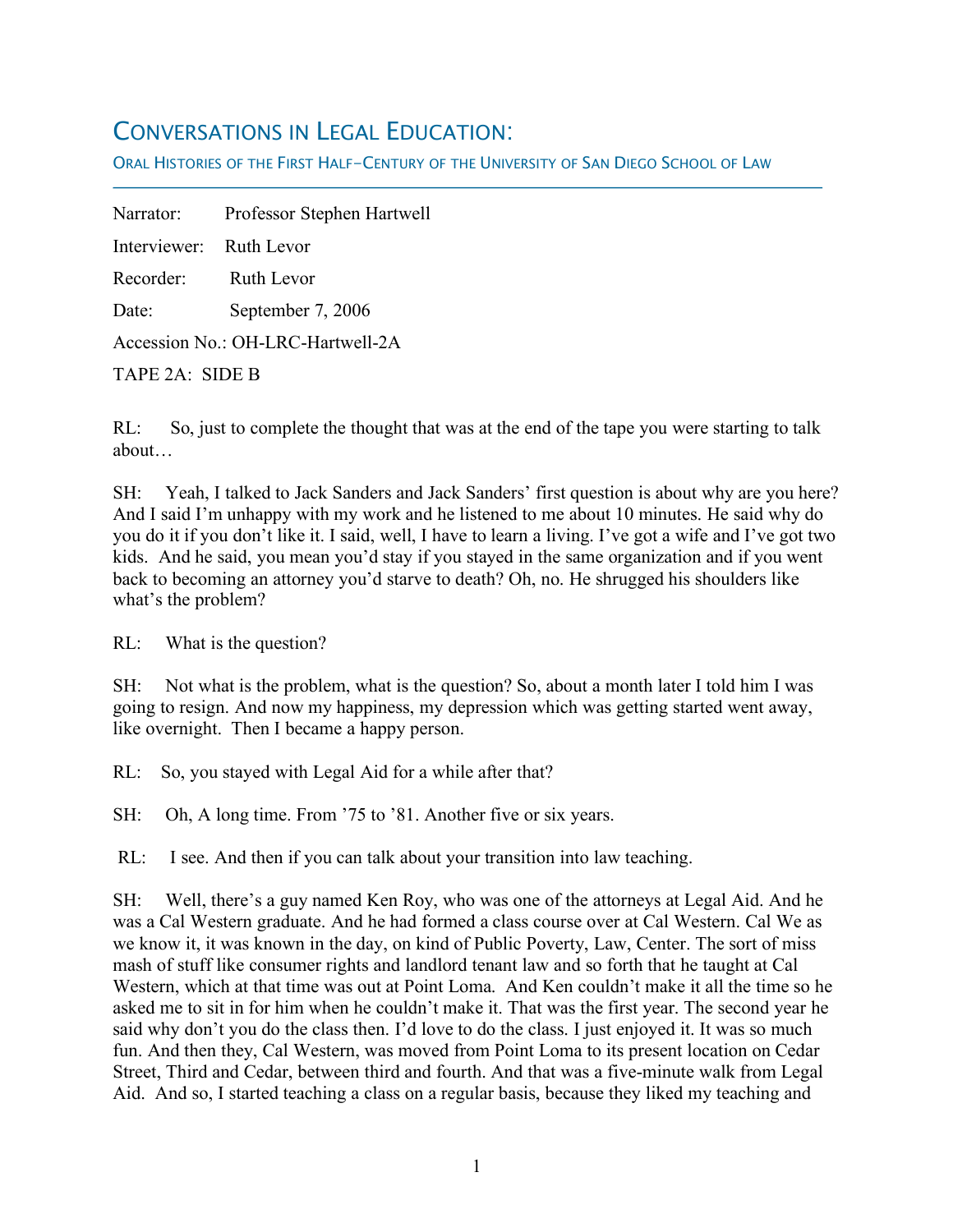then it was popular and it was easy for them to do and it didn't cost them any money. You know how it is with that… And about that time, they started, which is like '81, 1980-81 they started the ideal of a Clinic program and I was there at the first dates of the Clinic program and then I got notice that USD was looking for Clinic professors. I heard that through Alan Schneider I think I heard about it. And they were both looking for Clinic types at the same time and I interviewed at both places and I got job offers at both places. I took USD because it was closer and at a University and it was a beautiful place. And at that time USD and Cal Western ranked about the same, which is surprising because USD has gone so far ahead in terms of National ranking. So, I took USD and I've been here ever since.

RL: Who was the dean at the time?

SH: Weckstein.

RL: I see.

SH: I took a cut in salary. He said yep, that's the way it's going to be.

RL: And that would have been so at either place, no doubt.

SH: Yes.

RL: That's just a common comparison between practicing and academia, although we do hear that Public Interest lawyers are now well paid.

SH: I was making \$28,000 in Legal Aid and I made \$21,000 at USD.

RL: That's a huge, that's a 25% cut.

SH: And I signed a one-year contract. And at the end, towards the end of the first year, it was extended to a two-year contract and at the end of the second year it was extended to I think a four-year contract. Before that expired, they created a tenure-track Clinicians.

RL: I see and that tenure track, did that come about under Christine Strahan?

SH: No that was Sheldon.

RL: Sheldon Cranz?

SH: Sheldon Cranz. Although she made changes since she boosted our salaries.

RL: Right. So, at that point you left Legal Aid and came here full time.

SH: I had a transition year where I supervised students, USD students, at Legal Aid. In the following year, I'm not sure the year, be like '82, I came here full time.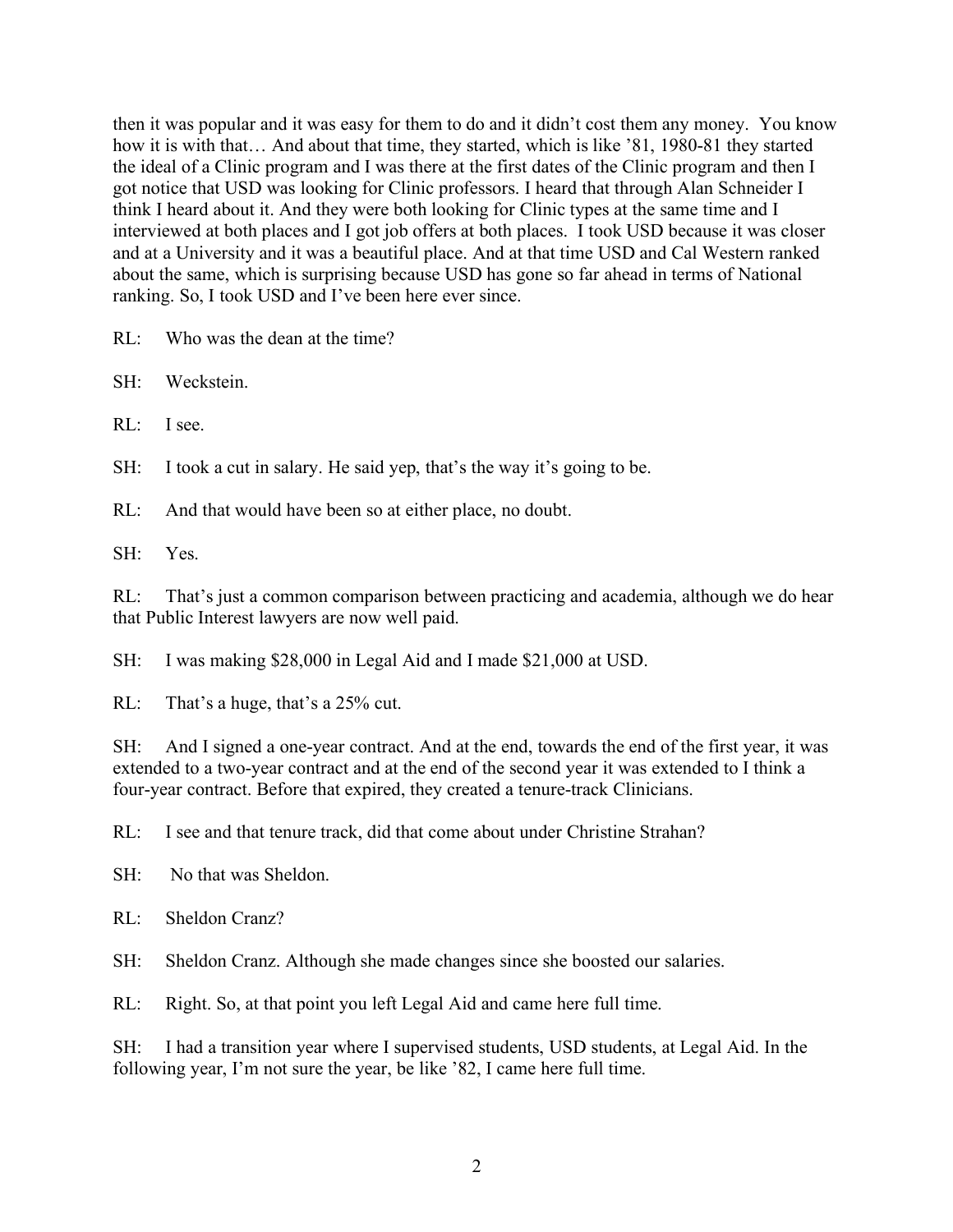RL: When you supervised the students at Legal Aid, you were still being paid by Legal Aid?

SH: Right. I was like an Adjunct at USD.

RL: I see. I see. So, what was the Clinic Program like when you came here? What was the composition of program? Who was in charge?

SH: Charlie unintelligible.

RL: Charlie Lynch?

SH: Charlie Lynch. Charlie Lynch I had met at Legal Aid and my first day of work he was in the downtown office. And he supervised the first case I had. Which was just kind of interesting. Then he left Legal Aid immediately. That would have been like July or August of 1970 and I think that he came to USD and he, in 1980 was, had just been replaced, I think, I'm not sure about this because I wasn't here, by Walt Heiser. And I think my first year here was like Walt's first or his second year as Clinic director. At that time the clinics were field clinics. I also was involved in the first field clinic that USD had. I didn't realize the implications at the time. I don't know what year, it was in the mid-70s. I got a phone call from somebody wanting to know if I would supervise USD students who were going to go to a clinic. One was at the Mac Center and the other was in South East San Diego. I don't remember the exact location. It seemed we were like in a church building, or something. It was kind of a community hall. And I found out years later I learned that was the first USD Clinic group.

RL: Was that an Immigration Clinic?

SH: It seems like it was more of general property law. I don't remember it being on immigration. I would have been out of my water doing immigration work anyway. Corky might have been in that group too because I remember...

RL: As a student?

SH: I think Corky was still a student. I'll have to ask Corky, or you can ask Corky, because it was all part of the same beginnings.

RL: I'll ask Corky next week.

SH: And then I used to supervise USD students at the Mack Center. Some came from Cal Western, some came from USD.

RL: What was the Mac Center?

SH: Well it had an Ethnic name and it was too Ethnic so they changed it. It was Mexican-American Advisory Committee I think it was MAAC in National City. And they changed it to Metropolitan something or another to get rid of that Mexican title because it was never a good waiter from the county.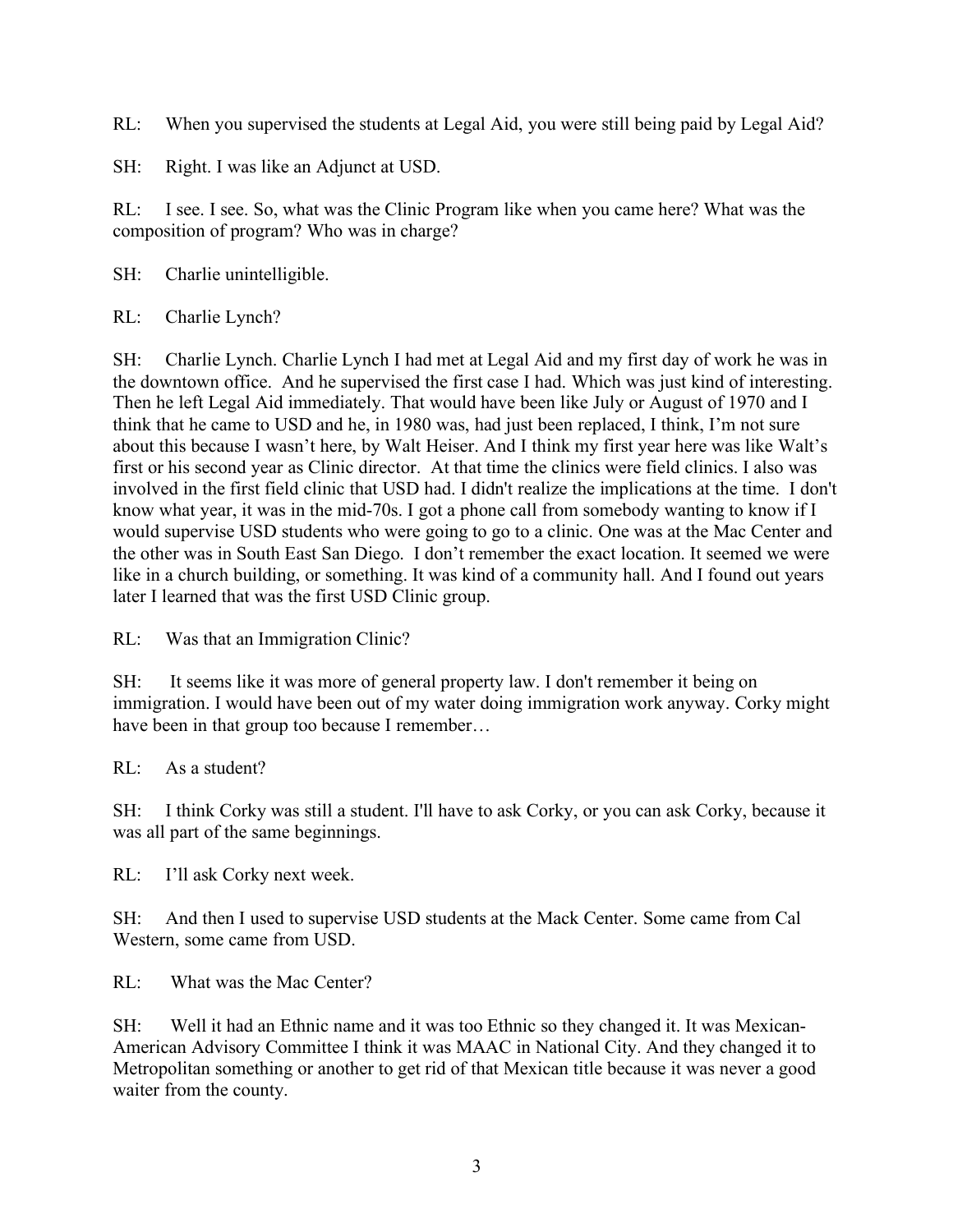RL: I see. Where was it located?

SH: National City. I remember how to get there, but I can't remember where the building was. A public building, like a day center for school projects, that sort of stuff. We did it in the evening from like 7 to 10.

RL: How many students did you have in that group?

SH: Oh, we had between four and a dozen. Any way your question, if you had to do it, what was clinics like at USD when I arrived and I gave you an earlier answer what it was like five years before.

RL: That's true and that's good too.

SH: So anyway, when we started to USD we had a couple Civil clinics. We had an interviewing counseling / negotiations course. There was no Lawyering two course. And we didn't have the proliferation of very specialized clinics. We had a Civil Clinic, I'm not even sure we had a Criminal Clinic until Laura Berend came. But you would have to ask Laura about that. I would never have been involved in that because I don't have any criminal background.

RL: And what were your duties?

SH: Supervise Civil Clinic and Teacher Simulation course. I think the first question I taught was interviewing counseling - negotiations and he was being, had been taught by Michael Evans. And Michael and I had about one year of overlap. And tt was kind of a Saturday night Massacre. But Michael and the other guy, whose name I can't pull up right now, and it was down the hall. They were sort of unceremoniously relieved of their duties at USD.

RL: Why?

SH: Why don't you ask Walt Heiser or somebody.

RL: OK.

SH: Who knows more about it than me because I wasn't much involved in it. I was sort of on the edge myself. I'll tell you when the tape is off.

RL: Well okay. That's entirely appropriate. What kinds of cases did Civil Clinic handle?

SH: Well, Civil Clinics and Legal Aid Societies basically handle the same kind of cases. Which is why they, USD, appropriately hire people from Legal Services program. You got Terry Player, Alex Snyder, and myself, all worked contemporaneously at Legal Aid. We all worked together. We all came here together because the case loads are virtually identical. The main criteria, two main, three criteria are that the person to have insufficient funds to hire private attorney. That's one. Second that the case be characteristic of poor people. You could be poor but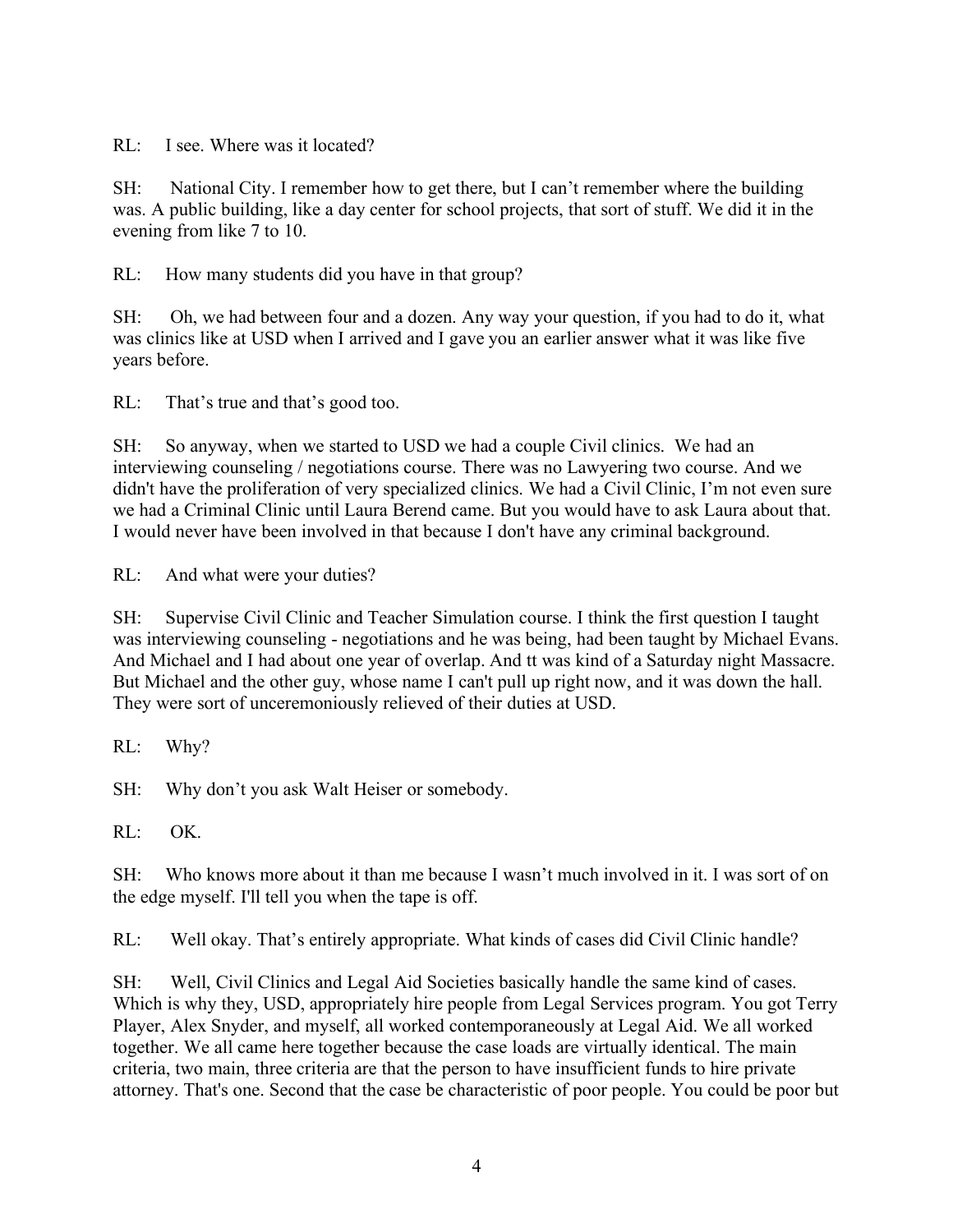not have a case characteristic of poor people. Like copyright, we don't do copyright because that is not a characteristic problem of the poor. Third that they be opposed by somebody who's not themselves poor. That is to be opposed by a governmental organization like welfare benefits or Social Security. Or that they be opposed by a large business or something like that. If it was two poor people who ran into each other and had an accident, we wouldn't represent either one of them. So, those are your basic criteria. Oh, and I'll add one more criteria, it can't be generating case. The case would make money than that goes into a private attorney. Then there's some other sort of broad things you don't take. Cases that are just too complicated because you could have to have students to do this. You must be comfortable in yourself. That you can supervise at a distance and not get yourself in too much hot water.

#### RL: Right.

SH: And then you are always looking for cases that have interesting learning possibilities. Because the clients are interesting or whatever. My own feeling was it for your first time out any case is interesting. You don't have to look for interesting cases. Small claims cases are really fascinating, if it is your first case. Even your second or third case because there's always human dynamics and personality conflicts.

RL: I agree.

SH: There's no such thing as a simple case.

RL: It must be rare then for these cases to be law making cases.

SH: That's correct.

RL: What is your background for teaching, interviewing and counseling was it entirely experiential?

SH: No. I had a period after I saw Jack Sanford that I thought about doing counseling work. And I went to National University in the evening for close to two years. And you don't get Stanford education over there. But you do get to meet a lot of practitioners who are naturally good teachers and are doing this because they like it. Plus, the kind of students were not academics. There a lot of almost blue-collar types who go to National. So, I met a group of people who are fun to be around. Unpretentious just ordinary folk who wanted to do counseling. Taught by teachers who love teaching. I have a fond spot in my heart for National. They are not a pretentious place, but they do what they claim to do. And that and Peace Corps my experience at National and experience in the Peace Corps are probably where I learned my practical ways of teaching and how I conduct a classroom. We did a lot of hands on. A lot of small groups at National. A lot of conversation dialogue. Bringing in new materials. It was spontaneous. A lot of spontaneity in the classes. And I realized as a student how dull my law school education was. It kills the spirit and numbs the brain. And at National I was fun. And we were learning stuff and people were talking and they were animated. And I thought between being entertained and we hope we learn something, and god dammit you're going to learn something, and I don't care if you are entertained. The former outweighs and beats the latter because students, if students are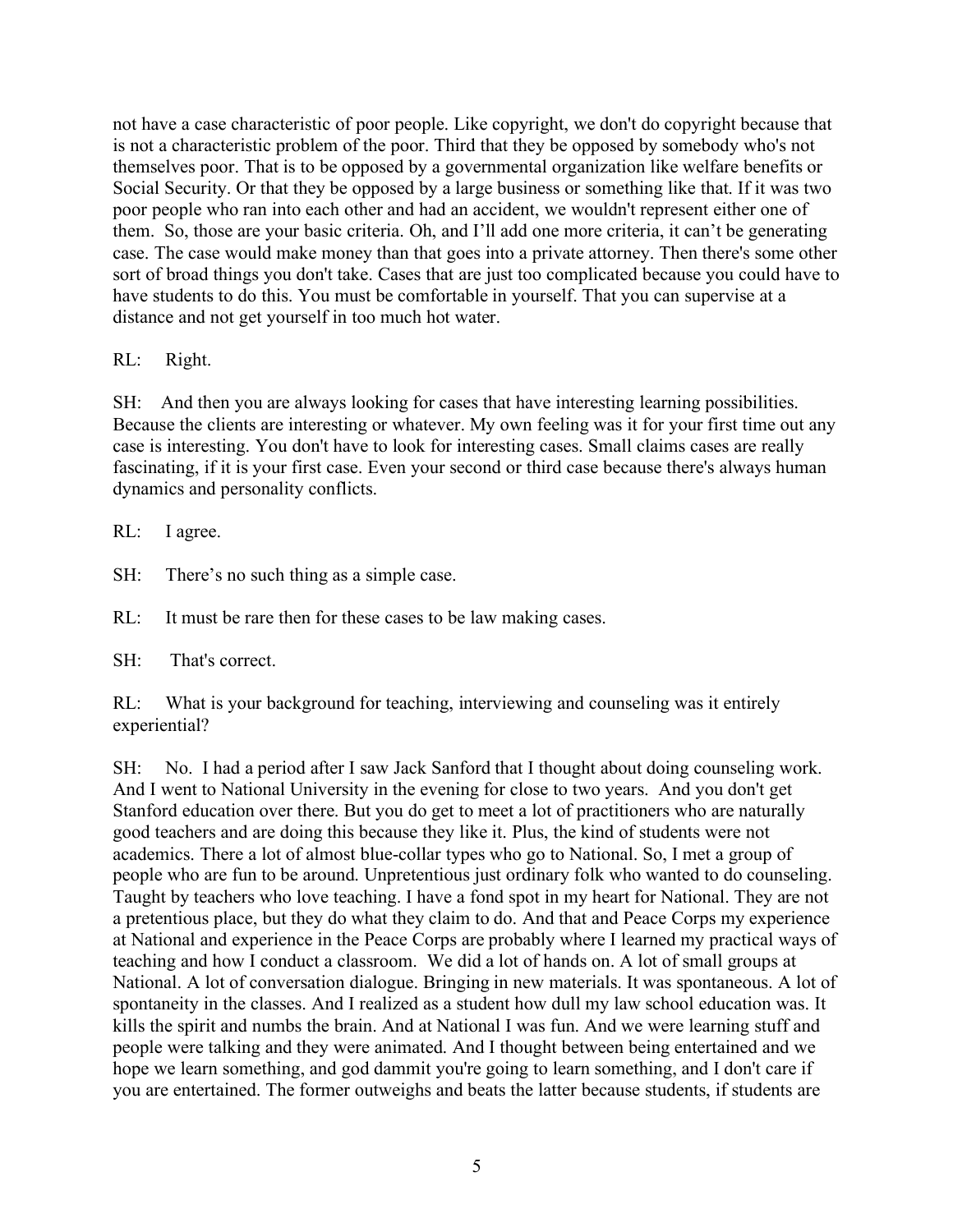awake and they're interested they'll learn anything. And if they're bored and if they are impotent and they're afraid they will learn enough to get by, and they'll never have a creative thought and they'll hate it. So, it changed how I teach. It had a profound impact on my teaching.

RL: Was the counseling, did it include mediation or was it more personal?

SH: It was more personal but the skills you learned for mediation, the human skills, empathy and understanding and probing questions, paraphrasing, all that kind of stuff you learned in mediation system. They are packaged differently.

RL: When you came to the clinic Allen and Terry came with you.

SH: Allen was here first as a visitor. Terry came the year before. I think.

RL: And Michael Evans?

SH: He had already been there.

RL: He had already been there and this other person. Who else, was there anyone else teaching here at the time? In the Clinic Program? Besides Walt?

SH: There was a big guy and his name I can't remember at the time. Allen I remember.

RL: Is it uh, Laura has mentioned a man named Rod Jones.

SH: Rod Jones that's who it is. There's Rod Jones and there's a third unnamed guy that she probably can't think of either, because you'd have the name. But Rod Jones I think had left or left the same year that I started. He went off to, he started a law school in Malibu, which I think fell through. Not Pepperdine.

RL: Not Pepperdine.

SH: No, further up like Monterey Bay. I think it was going to be called Monterey Law School, something like that.

RL: I see.

SH: Never made it.

RL: I see. Okay. Now, did all the students who took classroom courses in the Clinic also participate in providing Legal Services?

SH: That is to say, the simulation course and the clinic course are the same people?

RL: Right.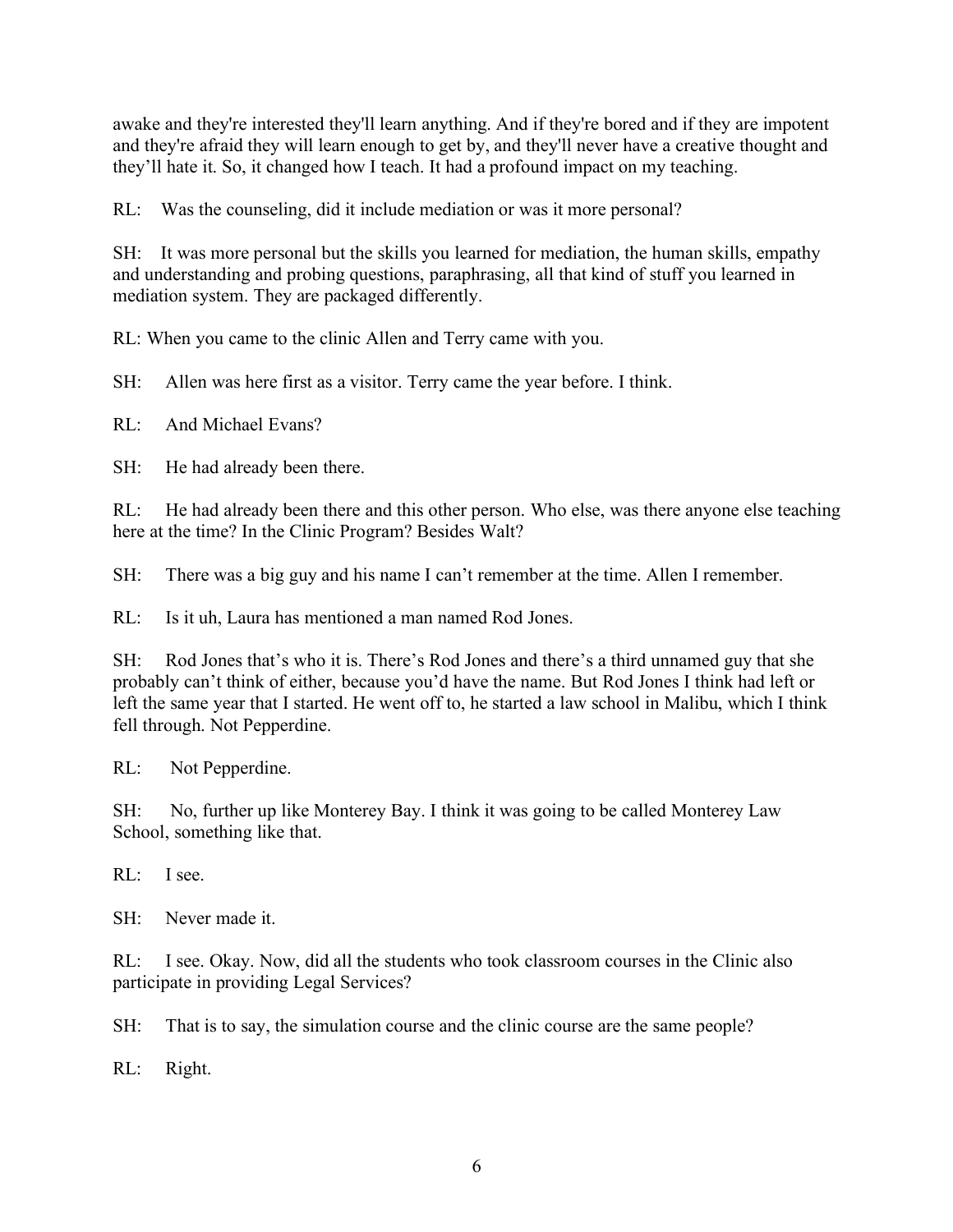SH: No.

RL: So, they could just do simulation?

SH: Correct.

RL: I see. And you dealt with both students because you said you were teaching a simulation class.

SH: Yes. You could be an interviewing counselor and also in the civil clinic. There are limits, arcane rules, about how many clinical units you can have. I forget what the number is. Something like 12 units or something like that so there's a bumper. The student bumps up against a limit of credits at some point, but you can you can take various configurations of Clinic courses at the same time.

RL: Right and I've met a number of the clinic students. I audited Margaret Dalton's, the special education class.

SH: Did you? How interesting.

RL: It was fascinating. and I think that I was left with the same feeling as you, not expressed as articulately, which was I wish I had had this kind of class in law school. I would have had a much better feel for the practice of law.

SH: I also think I agree with what you say but I go a step further. You learn theory better if you're having fun. You learn difficult ideas if you're having fun and very interesting to you. It isn't just that you learn practical things which is what I hear from academic types.

RL: Right. No, I agree with that. I mean I actually did at the University of Cincinnati have some fun teachers in traditional courses and there are little bits and pieces that I remember.

SH: Getting through.

RL: There's something about there has to be a pony in there, which I'll tell you about later, which has to do with civil rule. I can't remember the number right now but I agree with you but it's there.

SH: It's there.

RL: It's there and I know what it is about. At the time when you started teaching in the clinic as a USD Professor were there also members of the local bar who were supervising the students with you or was it all done by the on-campus people?

SH: Let's see did we have Adjuncts? I'm sure we've always had Adjuncts do supervision.

RL: Are there any that stick in your mind?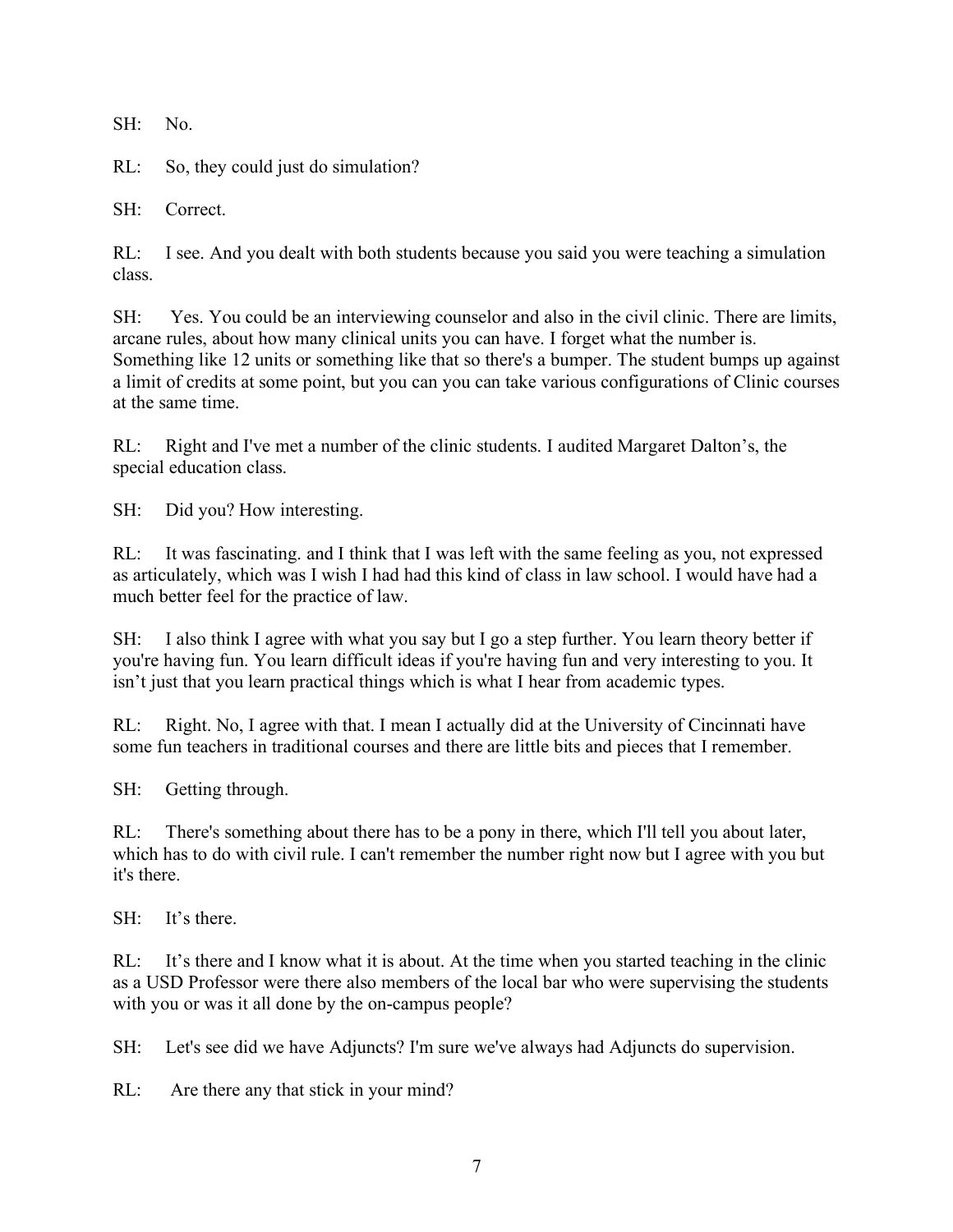SH: Any of the supervisors?

RL: Any of the Adjuncts that stick out in your mind?

 $SH: No.$ 

RL: What would you, what would you actually supervise? What, what, how close were you to the student client interview physically and otherwise?

SH: Well we used to go over to the senior center on Victory and Ash for example. And the senior center is about 600 square feet of floor space. And it's got three little offices plus another office in the lobby. And we be over there in the afternoon and I'd be there with the six students and there would be, we would take over the three little offices. And I would be in the outer office whenever I had to talk to somebody away from a client. Otherwise I would circulate through the three officers where they were doing the interviewing and sit in for a couple minutes. I was always very careful not to intervene between student attorney and clients I didn't want the clients talking to me. I wanted them to talk to the student attorney so that I would say hello to the client but only talked to the student attorney. And then I would go back to the outer office and then you need to come out and ask questions. I mean it's a very intimate. It's very close. You're staying with them continuously for the 2 hours or 3 hours that you're there. And that's how I think all of us operate that way. But you can be the judge of that.

RL: I'll let you know.

SH: Right, proof is in the pudding.

RL: Right. Now did any of these cases go to court?

SH: It depended upon the… yes to your question. There is if it was a clinic which we ran for ourselves a civil clinic or the client came over to USD than those were. And if, and if they were bound for court and then we would undoubtedly take him. If we are at the senior center then there's complications between who's keeping the file and all this sort of stuff. And so we tried not to take those cases that were more than just advice.

RL: You would try to find an attorney to represent them?

SH: Right, or send them over to our own clinic and they became not senior center clinic clients anymore then became clients of USD. So, that's more of a complication because you've got a transfer case and all that sort of stuff. So, all things being equal those cases that started at the senior center I'd try to leave them there if I could. Those that are already in the civil clinic and the client is being interviewed here at USD then if this is to go to court then that's perfect for us to take the case.

RL: Where was the senior center? Was it in Linda Vista?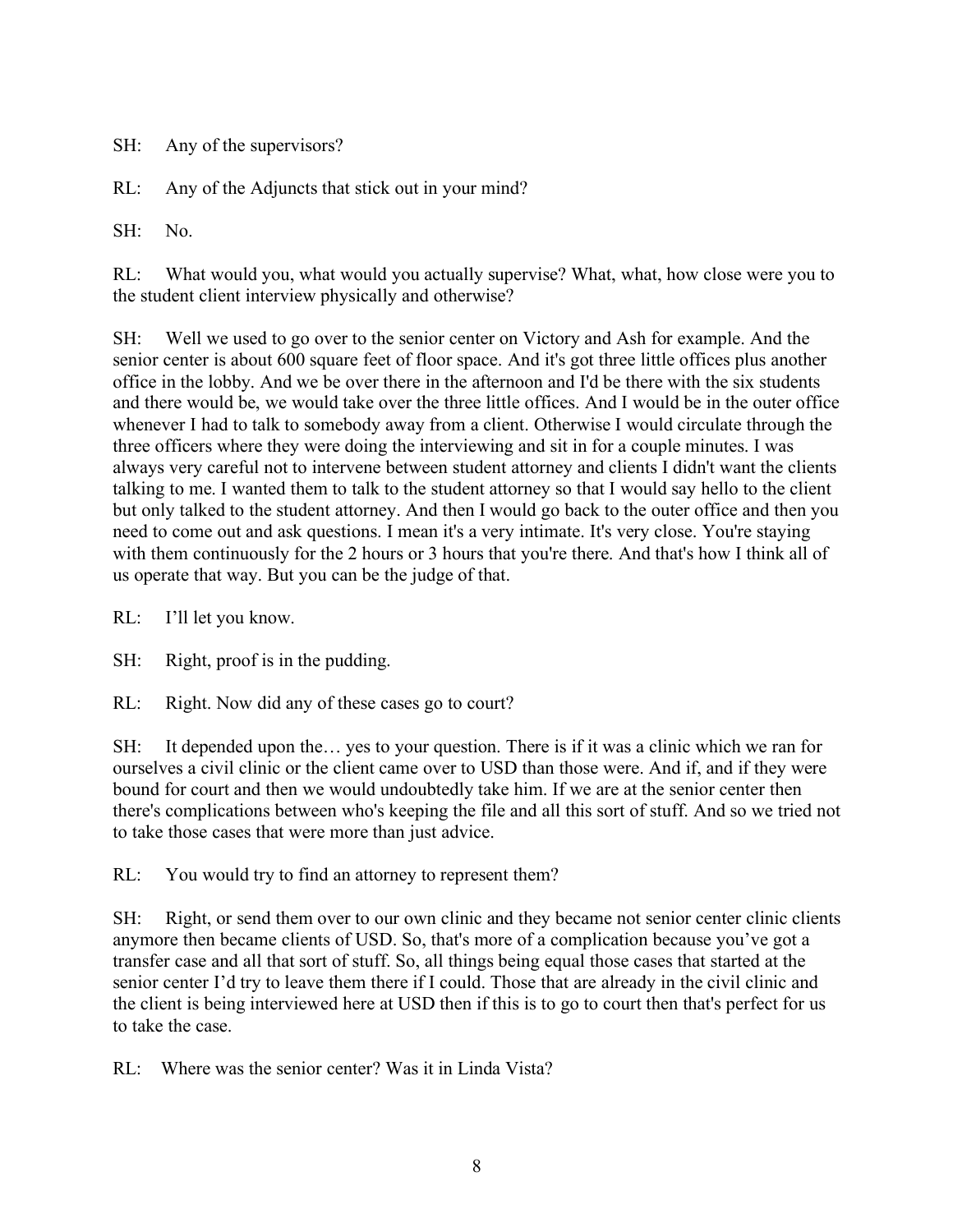SH: There are various senior centers. The one that I've pictured in my mind is in Linda Vista. There's one up on Linda Vista on the street right opposite Mesa College.

RL: Not Genesee?

SH: No, not Genesee. But not to far from Genesee. That's not a senior center. That was called family, family, something or another Center. We used to see a lot of clients up there because it was close.

RL: So, if the case was going to court the student would follow through?

SH: Yes.

RL: The student could by then by law represent the client in court under certain circumstances. Would you also accompany every student to court?

SH: Oh, you had to do that. That was required. Most of the time the student did all the work and I just sat. Often, with the permission of the judge, I wouldn't sit at the table. I would sit on the other side of the little swinging gates.

RL: Right. You would get the permission of the judge not to be at the table so you could kind of stand back.

SH: Right. Yes, if the student wanted that. If the student wanted me to sit next to them, then I would sit next to them.

RL: Did you ever jump up and say recess your honor? Laughter.

SH: I intervened once. and once when I should have and took a break. And I didn't intervene another time and I wish I had to this day because the student just got killed.

RL: By opposing counsel?

SH: By opposing counsel who at that time was President of the county bar. I've never forgiven him. It was brutal and I didn't get up quick enough and I felt awful.

RL: Funny how those things stay with you. We are so hard on ourselves.

SH: She was so humiliated and I was ashamed. I felt real sad. I don't like to talk about it.

RL: We'll move on. The case where you did intervene you felt the student was going off track in the question?

SH: No. They just sort of lost it. They lost confidence and didn't know to ask for a break.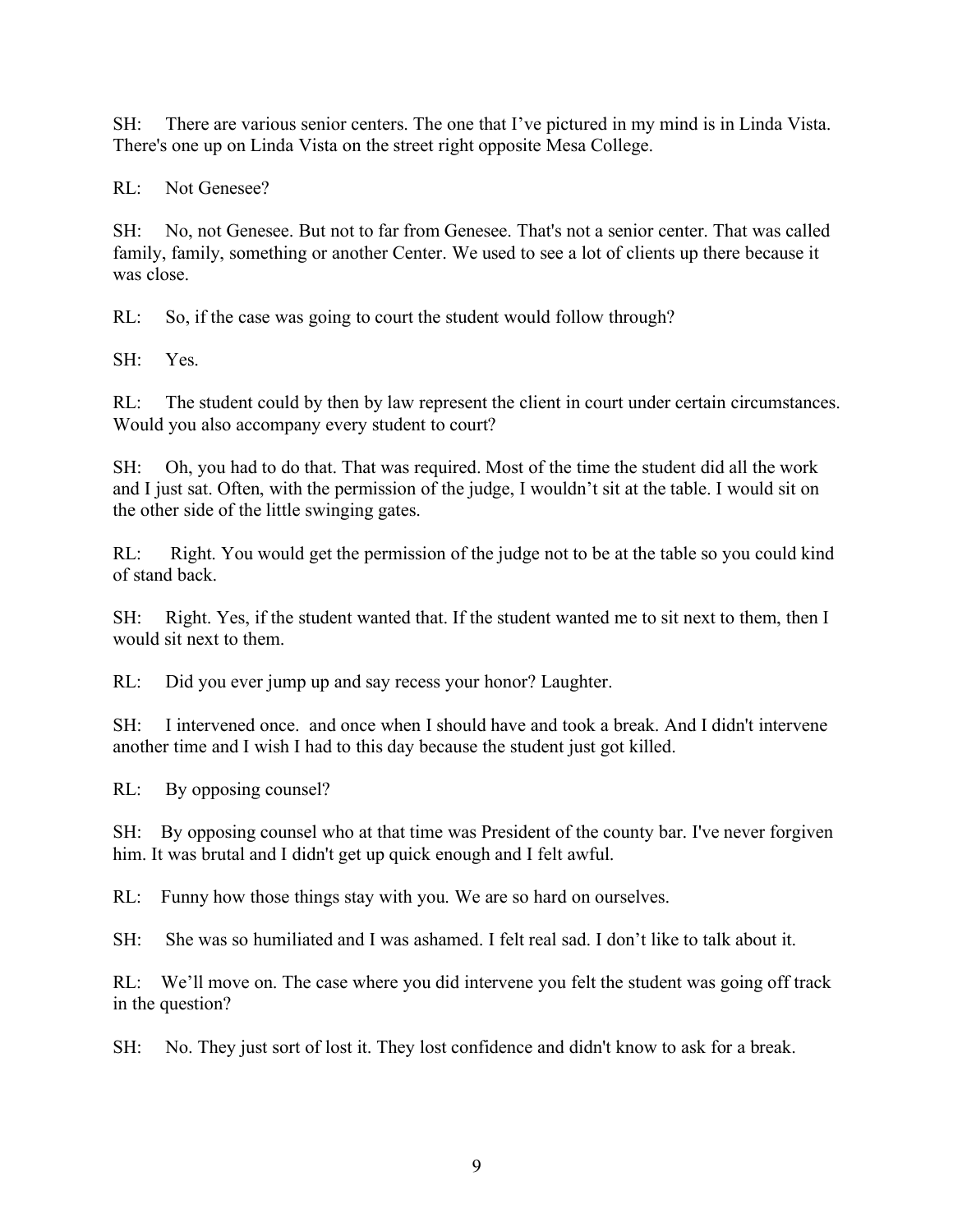RL: I see. How was the, if you can say such a thing as success rate, in the student's work in court?

SH: When students do motions, appearances that are, you know what I mean. When they do motions they do really well because they can prepare and they're like legal arguments that you make at school. And they typically don't make a motion unless they have the law on their side so their success rate for motions was 90%. I mean most all of them. If it is a specialized hearing, an administrative hearing where expertise and interpreting the regulation is significant, very high percent of success. And other kinds of administrative hearings like Social Security where the government is it is a charade and the government is not going to give you benefits. They are just there to go through the motions. They're extremely hard to win. It's not the fault of the students. In a fender bender automobile accident and it's based on the testimony of the witnesses in the law that says nothing to do with it we do so so. There the experience of telling a story gives them the advantage and, also, I think there's a sense that students aren't as able, and they ought to lose sort of thing.

RL: Quotation marks in the air.

SH: Quotation marks in the air. So, the more law rich it is the better we do and the more factual the less well. Then the other two dimensions if you want to make it top and bottom in the other direction the more it moves towards favorable forum like unemployment benefits we do well. And TC hearing we would generally do well. And negative hearings places like Social Security where I don't think any advocate does very well because the forum is set up against you. Oh, immigration can be extremely difficult to. They are very hard to win. And they've gotten worse. So, it is slanted towards the government, towards exclusion nowadays.

RL: Right, right. So, it also sounds like perhaps a harder skill in general, not just for students, is directing client testimony and dealing with opposing testimony.

SH: Yes, correct.

RL: Dealing with witnesses that you can't really control. You can control your legal research but you can't really control what people say and how they say it.

SH: It is exactly right.

RL: That's fascinating. That's probably reflected in the larger, in the outside the clinic arena, probably in legal aid as well.

SH: Yep.

RL: And the students were graded pass fail on their work, so you didn't have to deal with curves and things like that.

SH: I never have, with the exception of teaching PR.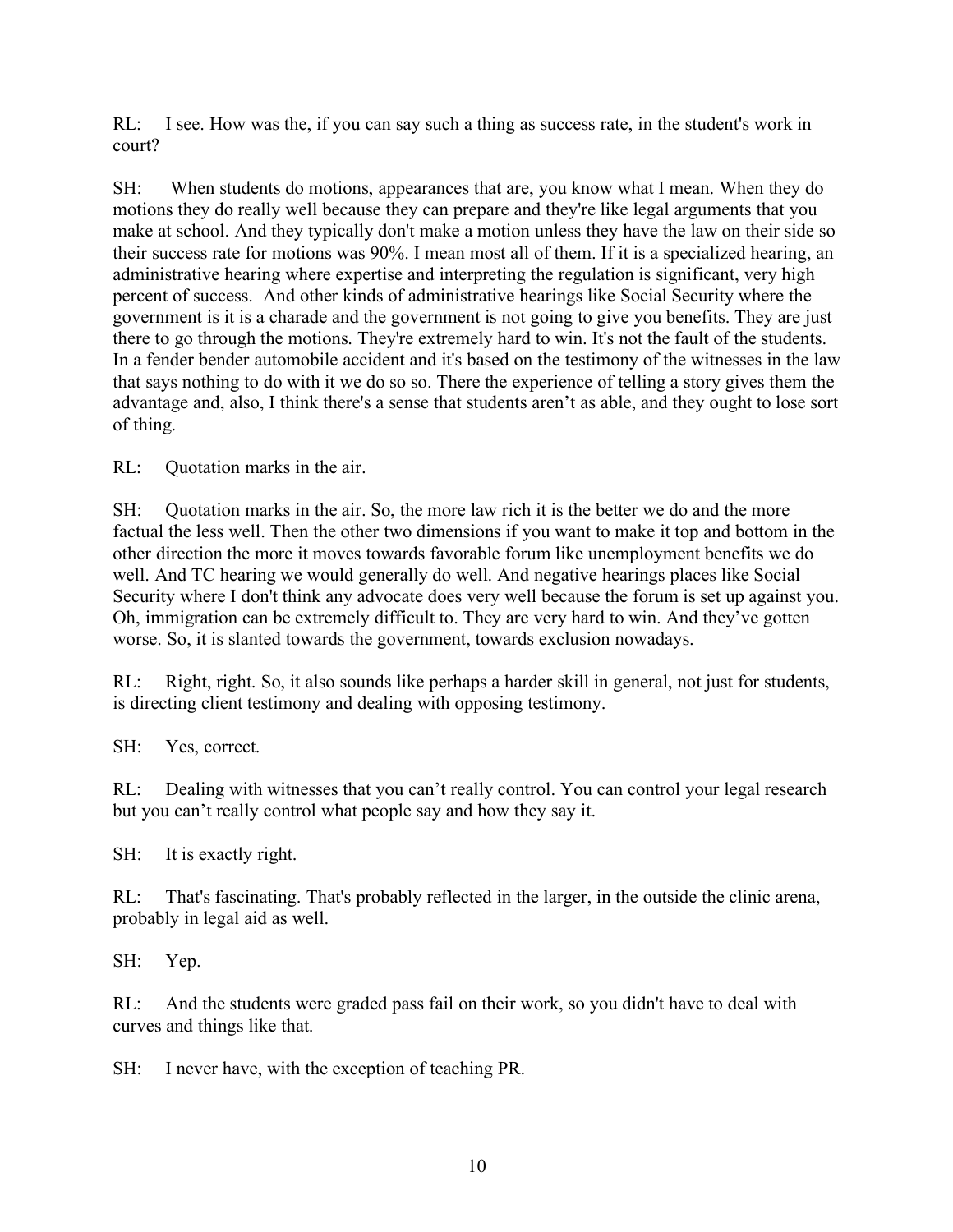RL: Now were most of the students in the early days that you worked with fresh out of college rather than second career people?

SH: I think this is correct. But I'd have to go back and check the numbers. But it seems to me that early on there were a higher percentage of women who were returning from childbearing years and coming in in their late 30s, then men in similar situations, so that you had a group, very substantial group, of women in their mid-30s. Having said that, I don't think it was that much different than today. That is to say, the typical student in the clinic and the typical student then and now is 23 years old coming into law school. And 26 on graduation.

RL: And was the typical student then aside from these returning homemakers, of which I myself was one during that time period, more male than female in the beginning?

SH: Oh, yes. You could probably check the register and get those numbers. Things changed in the 80s, one is women, the other is Asians.

RL: Asians?

SH: Asians. I used to go down and check in the mailboxes how many last names with Park. You know Korean and we used to have like one or two or one or zero or one or two and now it's like eight or something like that. And that's Korean. So, the Asian influx has been. Karl would have all those numbers. I mean, that's what I noticed.

RL: Interesting. My son in the mid-80s told me that the most common last name at Harvard was Lei. The Asian Lei.

SH: Yes. Chinese. Well Lei could be either and Parkhurst could be either. But it's not a common non-Korean name but it is very common Korean name. I can take a quick look and I can make a guess.

RL: Well that's interesting. I think we see that antidotally as we walk around campus.

SH: That's the most significant change. African American hasn't changed. American Indian hasn't changed. I don't think women has changed in the last 15 years.

RL: Well probably that was the point at which women became the slim majority in the class. And that remains today. But we still are lagging behind, as are many law schools, in their representation in the student body of the other groups that you mentioned and somewhat on the faculty as well. How well did you find the students to be prepared in general for the rigors of law school education?

SH: I find them well prepared.

RL And you did then as well?

SH: Yes. They are bright and able. Inventive. Curious. What do you want?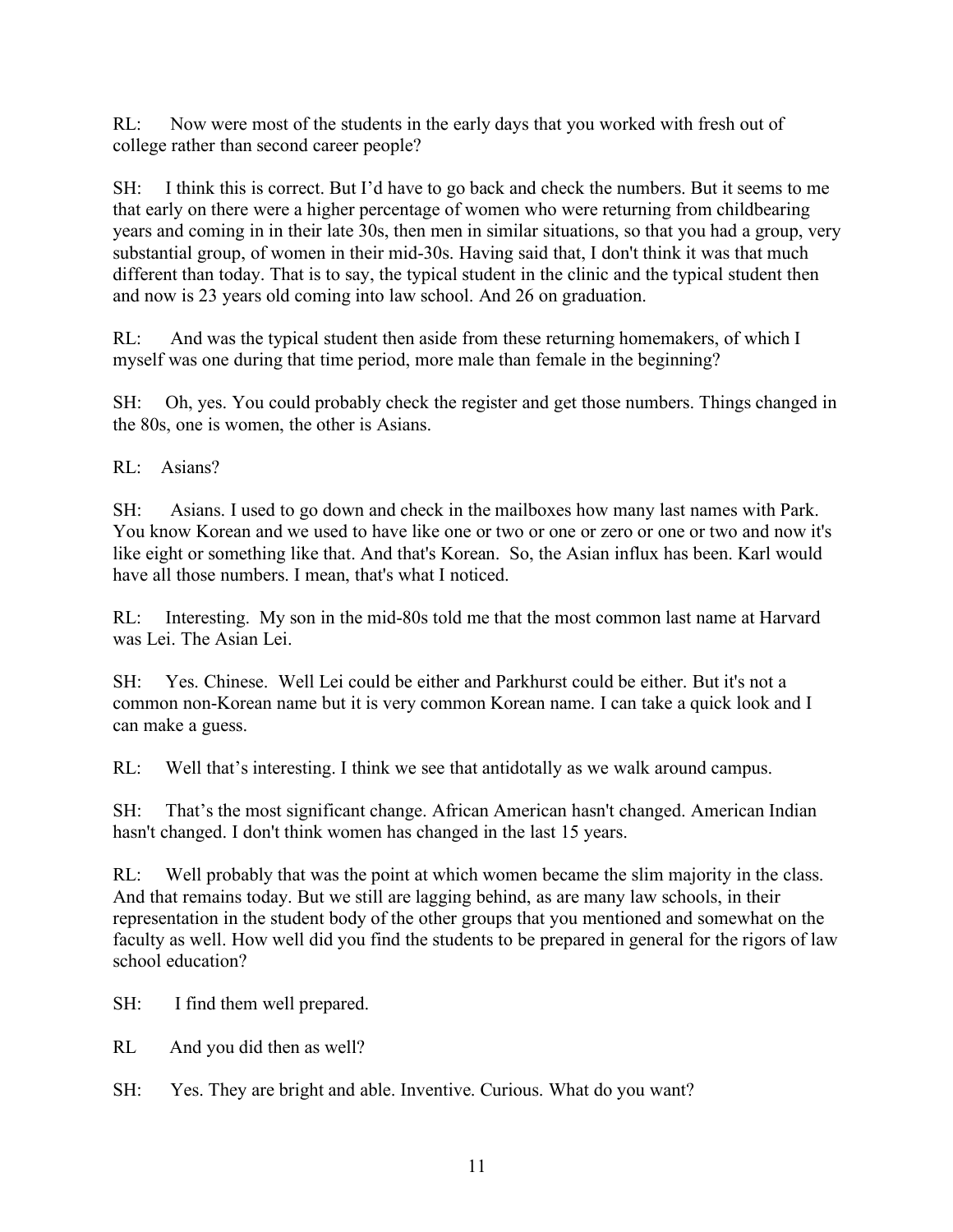RL: Sounds good.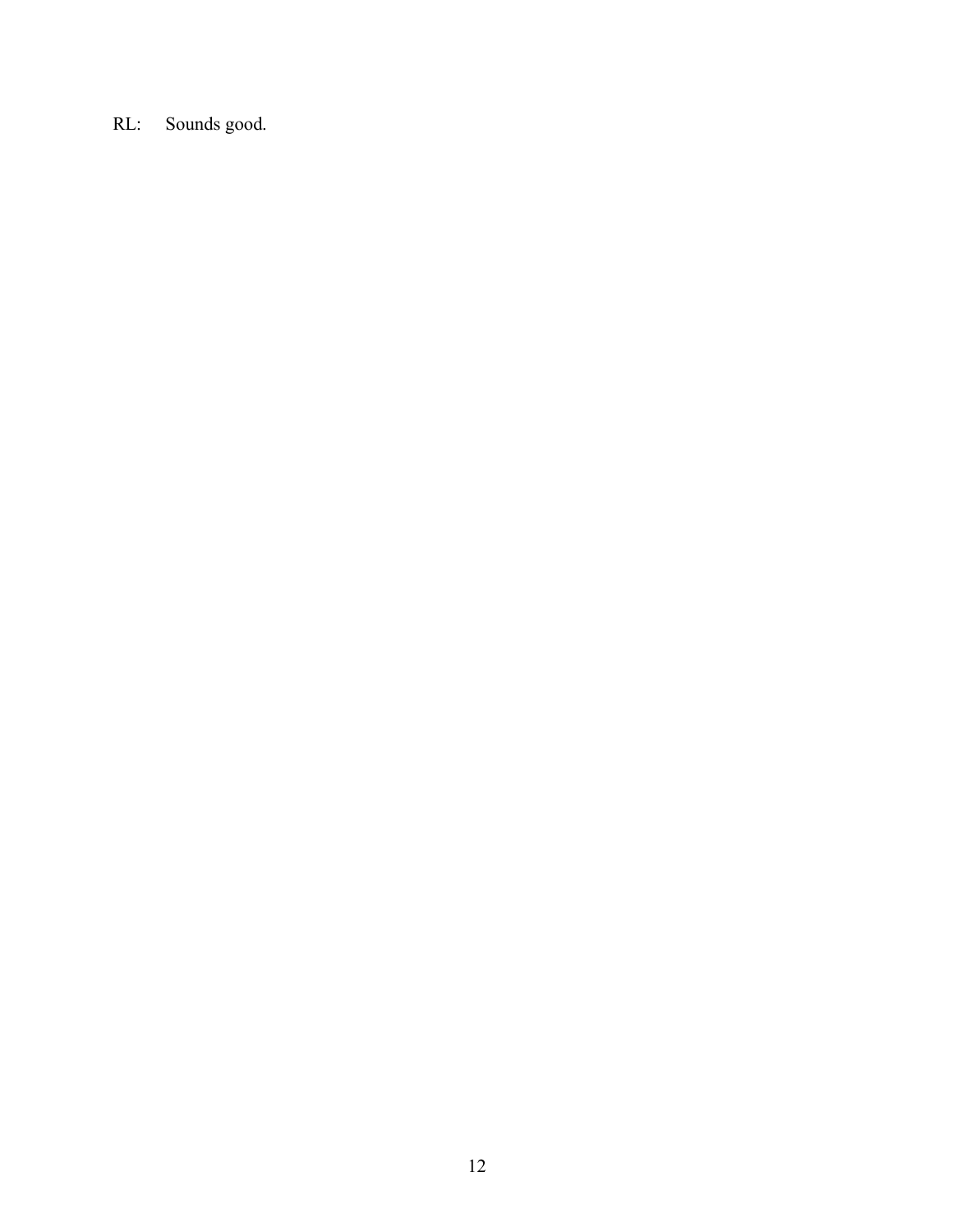## CONVERSATIONS IN LEGAL EDUCATION:

ORAL HISTORIES OF THE FIRST HALF-CENTURY OF THE UNIVERSITY OF SAN DIEGO SCHOOL OF LAW

Narrator: Professor Steven Hartwell Interviewer: Ruth Levor Recorder: Ruth Levor Date: September 7, 2006 Accession No.: OH-LRC-Hartwell-2B TAPE 2B: SIDE A

RL: This is an interview of Professor Steven Hartwell for the project Conversation in Legal Education. Oral histories of the first half century of the University of San Diego, School of Law. The interview is being conducted by Ruth Levor at the University of San Diego, Legal Research Center on September 7, 2006. This is the second session of this set of interviews. Tapes and transcripts of this interview will be archived at the University of San Diego's Copley Library.

RL: We've been talking about students being well prepared for law school and it sounds from your response like you don't see any degeneration.

SH: No, no, in fact I've found they have gotten better. I find law students just amazing. And when you get to know them, did I mention the cellist?

RL: I'm not sure.

f

SH: I'm sitting next to Nicole Bayer Bayer at a Moot Court sort of a competition to pick people for the team. She turns out to be the student judge and she says, she asked me, Professor Hartwell, you have on a musical t-shirt. She asked me about it, finds out I play cello. She said she's a concert level cellist. She plays the Elgar. She plays the Lalo. She plays all of Devotchkas.

RL: I hear a recital coming.

SH: She plays huge Concertos'. I asked what you are playing. That's what she plays. I mean we're talking about literally world-class cellist. So, we go back down the hall and talk to another guy, who's name I don't know, who is also one of the team captains. He is a symphony level trombone player. He could make the San Diego Symphony. He's a law student for goodness sakes. I had a student last year, who plays poker in Las Vegas. He plays a system. He's like a genius at it. He could literally write a book about it. I'd asked about it. He goes, I have a software guy who's got off of the wall, off the chart's knowledge of software. We got into some complicated conversations about how you create, how you replicate, evolution by having complicated programs that have non predictable chaotic variables in it. He knows all this stuff. I mean these are my conversations in the last few days. Those law students are astounding in their backgrounds. Unpredictable.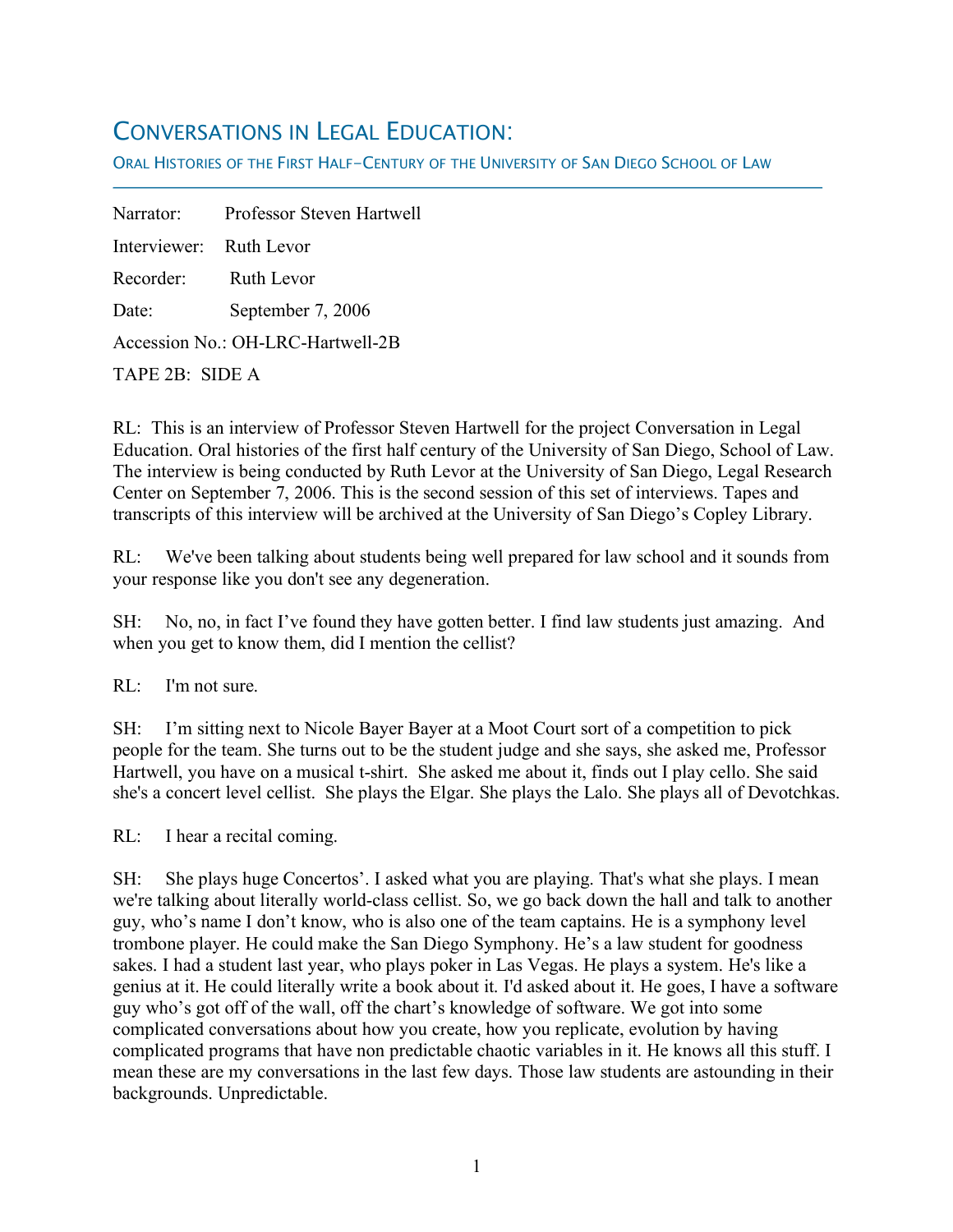RL: I wonder why the musicians are going to law school.

SH: Beats me.

RL: I've also met concert musicians, but not quite, in other words, you know that world is very unforgiving in terms of providing substance.

SH: Well she might not make, but it doesn't mean she's not a brilliant cellist.

RL: That's right. That's absolutely right.

SH: It could be she doesn't have the style or whatever.

RL: Well there's just a limited number of positions. Symphonies are struggling.

SH: About six, last time I looked.

RL: Right, right, symphonies are struggling. So that's fascinating.

SH: I have a student with a photographic memory. I was talking to her. How do you remember things? And she says I see them on the page. I can count the lines down. What a brain.

RL: You must want to slap her silly. Laughter. That's great. That's great.

SH: They put in intense work hours.

RL: Yeah.

SH: They are most of them are working. Because they've got these huge stats.

RL: Are these night students?

SH: No.

RL: So, they're working other than in law school?

SH: You bet.

RL: Some point of empathy between you and them.

SH: Yes, that's true.

RL: The loans are absolutely…

SH: I was thinking about the changes after talking with you last week. I'm sure the people at the top are fighting it out for first place. But anybody could get a job. When I graduated from,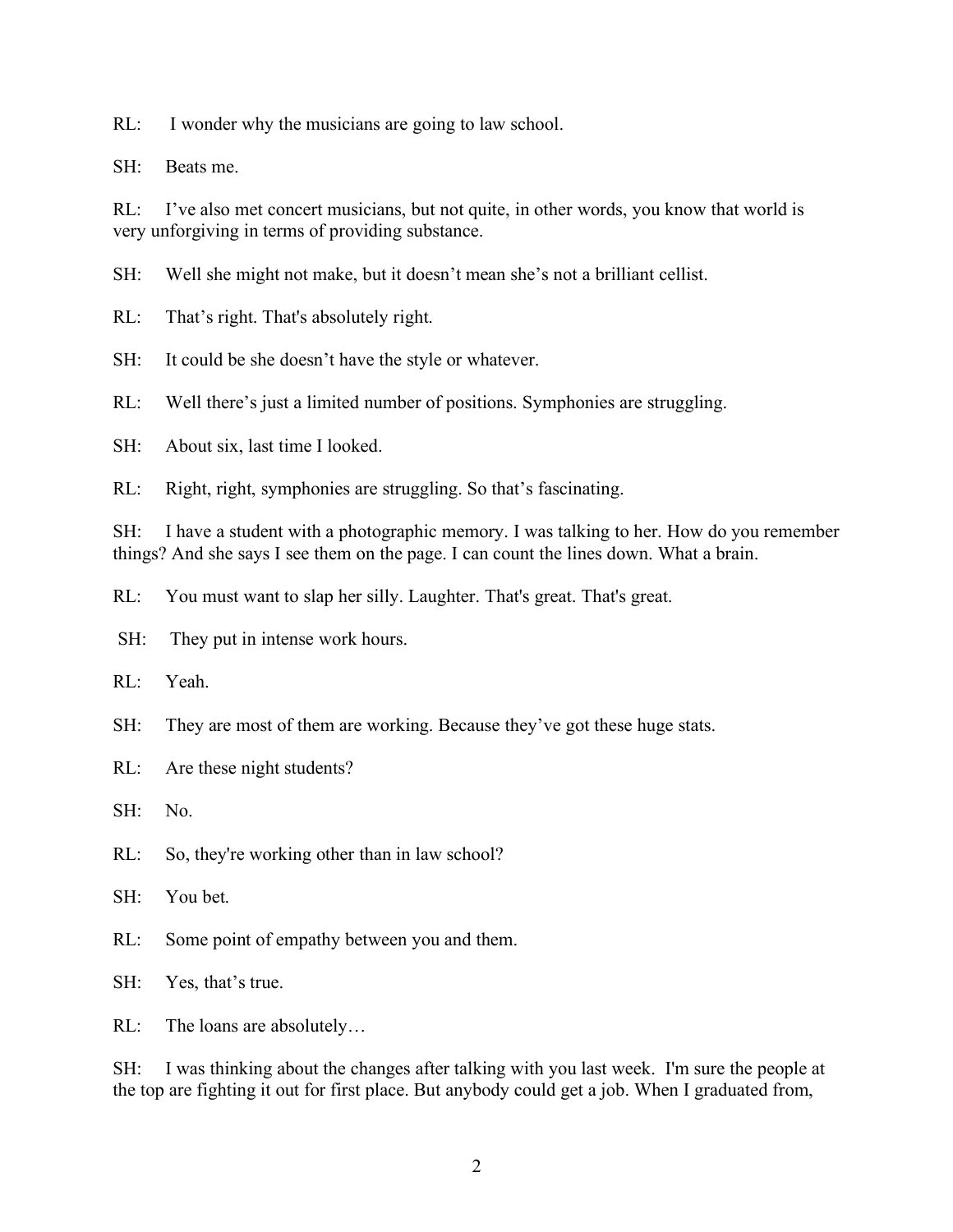when I was graduating from law school and the idea of trying to make it in the top 20 or 30 or 10% in order to get a job was not on anybody's mind.

RL: That was in 1964.

SH: I graduated 1964.

RL: Right. It was different when I graduated in 1985.

SH: More competitive? I'm sure.

RL: Yes, yes.

SH: Not in L.A. at least. To graduate from USC in L.A. you had a job.

RL: And now of course particularly. To graduate from USD and to want to remain in the area really does put the pressure on.

SH: We just didn't have the pressure on. I'm sure, as I said, whoever is trying for valedictorian there was a lot of pressure. And I don't remember students flunking out. I'm sure we had some. We must of lost some.

RL: Yeah, interesting.

SH: Yeah, there wasn't a big fear.

RL: In your teaching. Do you use the Socratic method.?

SH: Meaning?

RL: That's a good question. Of the many people that I have asked that question, you may be the only one who's asked me to define what I mean by Socratic method. So, I'll kind of skirt the question and say as is it is typically viewed in law schools. But I'll go a little further and say teaching by asking questions.

SH: Well I just asked you a question.

RL: Yes, you did.

SH: And that would be what I would probably do in class.

RL: I see.

SH: But I don't think students identified it as the Socratic method. One of the things I do, for example, which I think is Socratic method. It's probably is not what you had in mind, is if I have a difficult question rather than asking a student, I pose the question, then I have the students meet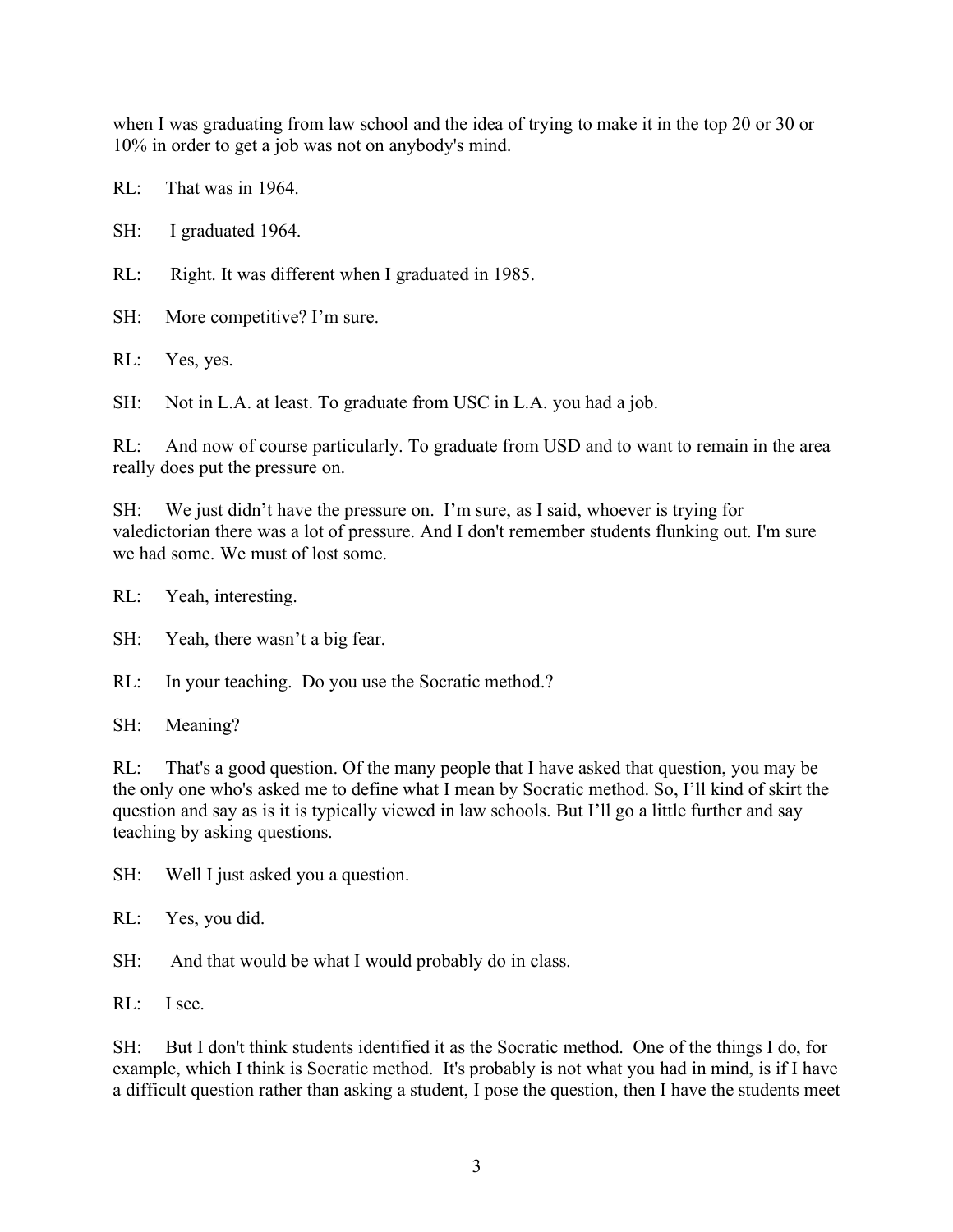in groups of three and four and talk about it for five minutes. Then get reports from each group of students. I think that's Socratic method.

RL: Yeah, but it's a different style.

SH: Completely different style. I do that a lot.

RL: Right.

SH: Or I have them do quick writes. I pose a question and have them hand write an anonymous writing and then we read them off and talk about the answers. That's Socratic method too.

RL: Yes. Yes, it is. I think it's also associated with kind of hiding the answer or I think there's a spectrum of what professors will report that they do in terms of supplying the answer to the question that they've posed.

SH: I think it's extremely important, particularly with second- and third-year students, that have been through this already, not to embarrass students, not to humiliate them. Based on what students tell me in journals they are regularly humiliated in some of their classes which is why they don't talk after. Here. And it takes me half a semester to get students to talk. Some students to talk. They have to be sure they're not going to be insulted. I don't know whether you had that in mind as part of the baggage of Socratic method.

RL: It's traditionally the baggage around that name. That movie: The Paper Chase and that's the Hallmark of the Socratic method and I've always wondered what the pedagogic result was supposed to be. Of putting the student through a public humiliating experience. Was it supposed to prepare them for courtroom?

SH: Top of the mouth? Well we know the depression within the first month of law students they come in around 4% which is the national average and it's 20% within a month or so. It's 40% by graduation. It's 30% by the end of the first year typically and we're no different. And then it never goes away. At roughly thirty or forty percent of lawyers are clinically depressed so it's got to come from somewhere. I don't think it's the food. That's been tested rigorously for the last 25 years with the same results. If there were the research is more than 25 years old.

RL: And yet the legal education community is slow to respond to that in any positive way.

SH: Slow is being gracious. I'd say they are in denial.

RL: I wonder and I don't know if either of us has a real way of knowing whether that's less true of younger faculty members.

- SH: You mean they're less inclined.
- RL: Less inclined…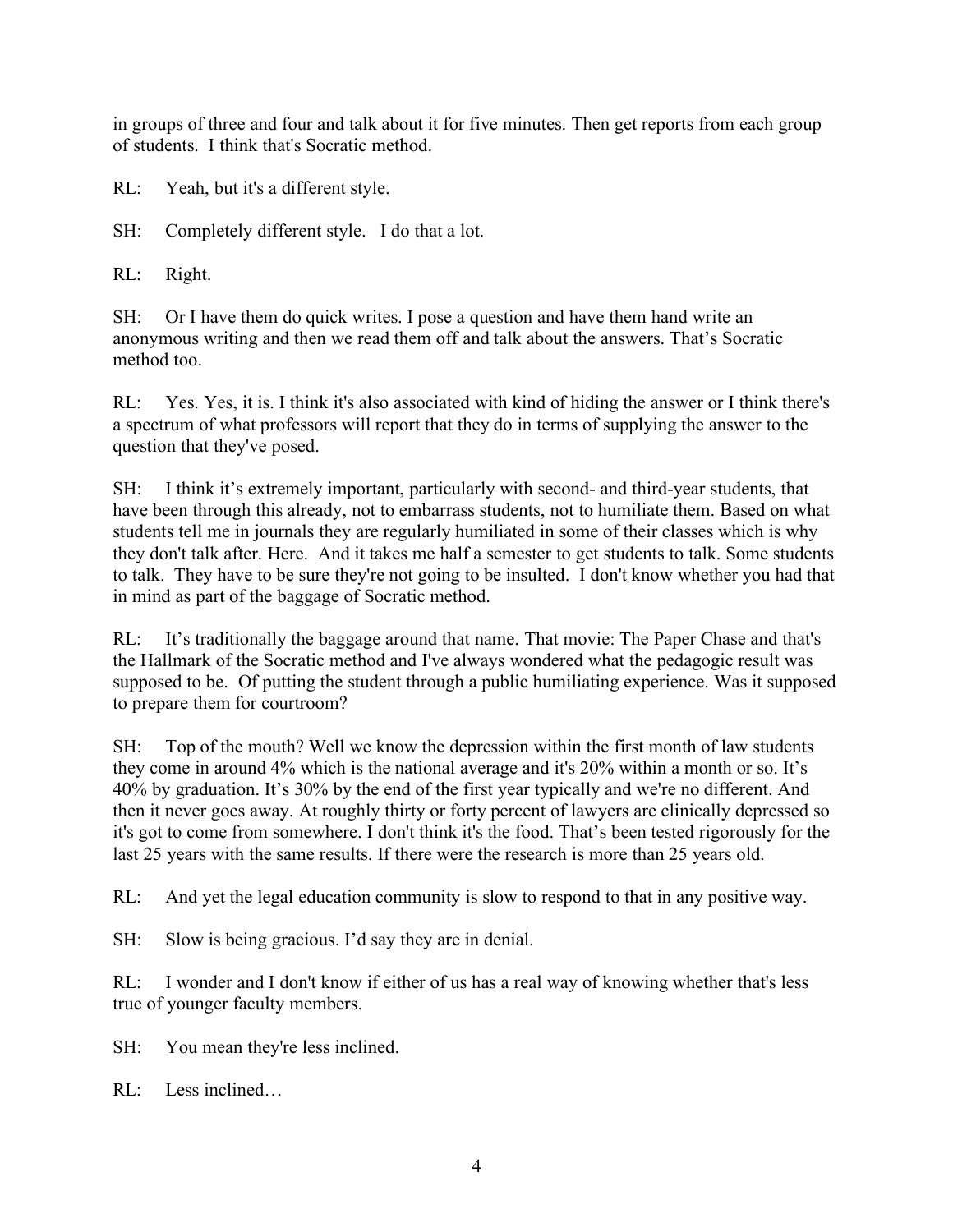SH: Less inclined to humiliate their students? I don't know. I don't have any idea.

RL: No, I don't know either.

SH: I just know the rates remain the same.

RL: I don't find that hard to believe.

SH: Well you've got solid data for it.

RL: Yeah, I remember working in the library of my alma mater after I left law practice and having classmates come in and just look at me so wistfully and say you must be having so much fun. Which implied a lot about what they weren't having or experiencing and that they clearly were aware there had to be a disparity in our incomes.

SH: Yes.

RL: And so, I certainly have had anecdotal experience to support what you're saying. Do you have some favorite stories about some of the clinic students' experiences with clients that maybe went comically array?

SH: I'm not sure I know what you mean.

RL: I'm not sure either but sometimes there are client-attorney experiences that kind of are, I don't know, if they're apical, but they're kind of amazing.

 $SH: I'd$  have to think about that.

RL: Okay.

SH: Because the things that come to my mind are usually like embarrassments. I mean they're funny after the fact but at the time they were embarrassments.

RL: More to the students or to the client?

SH: To the student. The client might have been embarrassed but I wouldn't have known it.

RL: Right.

SH: So, the students just goofed up. I mean they're funny after they happen.

RL: Right and would it be more based on kind of a lack of life experience where they would say something that reflected…

SH: Oh no, it's just things that happened.